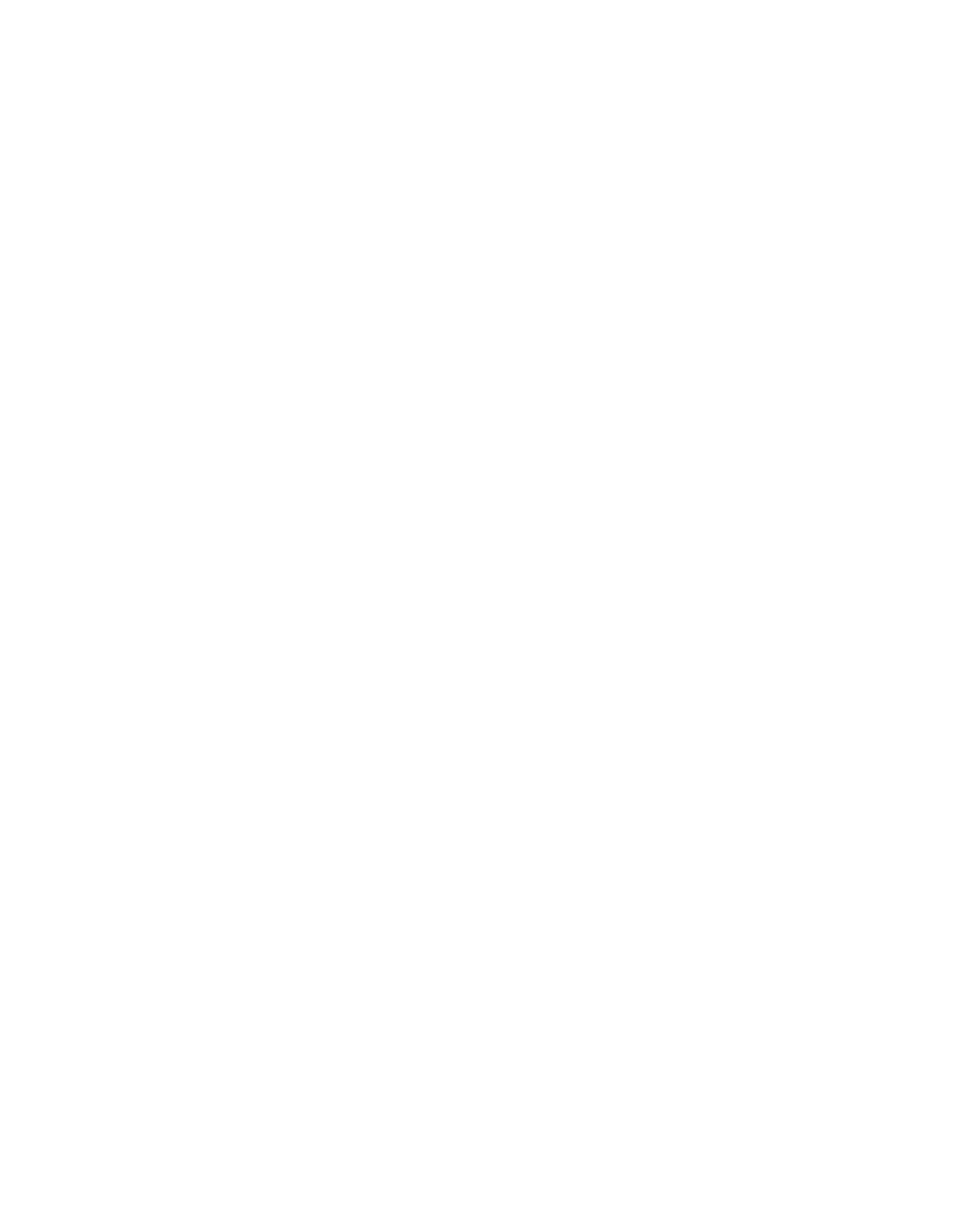

ADB Working Paper Series on Regional Economic Integration

Institutional Parameters of a Region-Wide Economic Agreement in Asia: Examination of Trans-Pacific Partnership and ASEAN+ FTA Approaches

Shintaro Hamanaka+ No. 67 | November 2010 The author would like to thank Saby Mitra and Henry Gao for their helpful comments and suggestions.

+Shintaro Hamanaka is an Economist in the Office of Regional Economic Integration, Asian Development Bank, 6 ADB Avenue, Mandaluyong City, 1550 Metro Manila, Philippines. Tel +63 2 632 5844, Fax +63 2 636 2342, shamanaka@adb.org

**Asian Development Bank**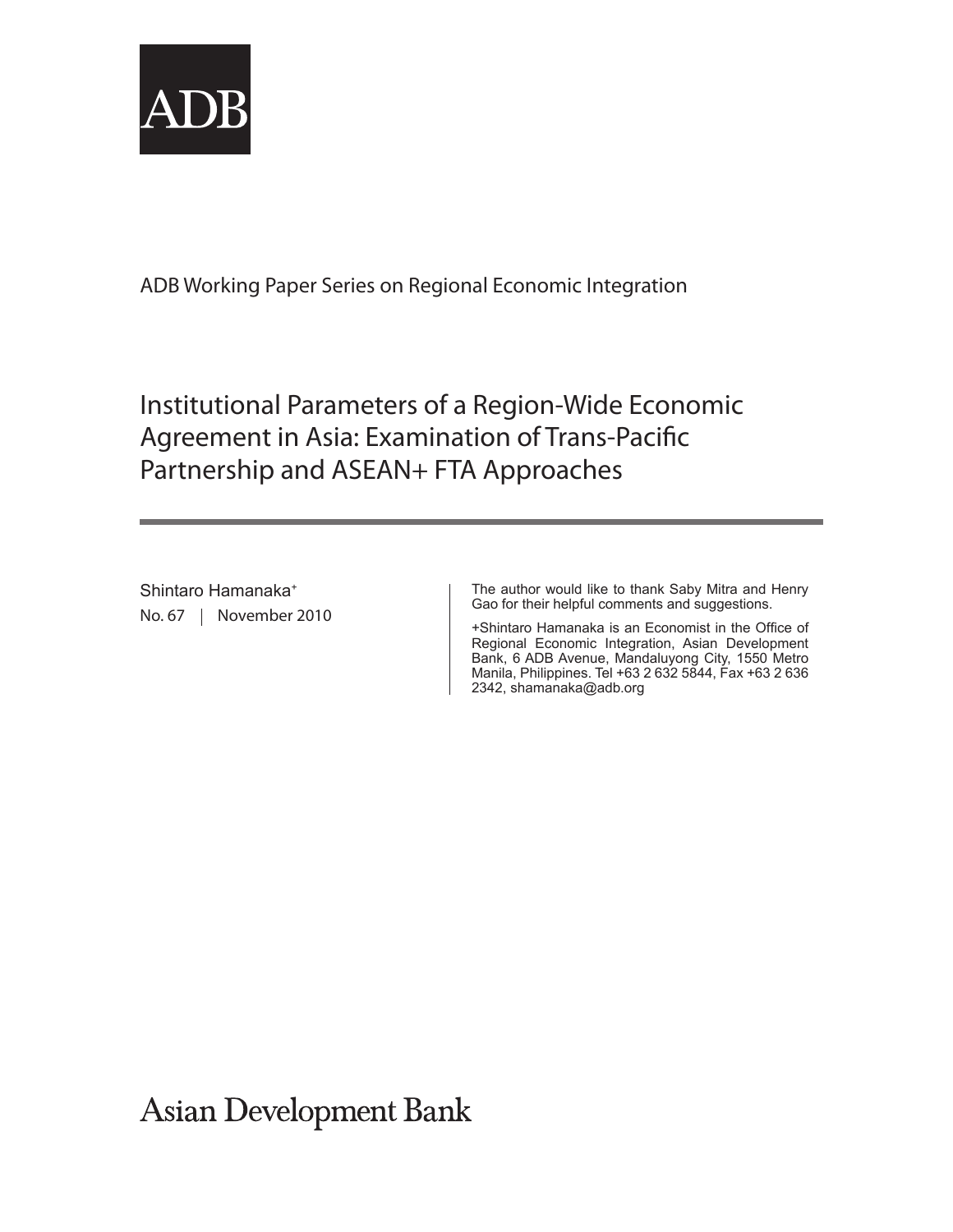The ADB Working Paper Series on Regional Economic Integration focuses on topics relating to regional cooperation and integration in the areas of infrastructure and software, trade and investment, money and finance, and regional public goods. The Series is a quick-disseminating, informal publication that seeks to provide information, generate discussion, and elicit comments. Working papers published under this Series may subsequently be published elsewhere.

#### Disclaimer:

The views expressed in this paper are those of the author(s) and do not necessarily reflect the views and policies of the Asian Development Bank (ADB) or its Board of Governors or the governments they represent.

ADB does not guarantee the accuracy of the data included in this publication and accepts no responsibility for any consequence of their use.

By making any designation of or reference to a particular territory or geographic area, or by using the term "country" in this document, ADB does not intend to make any judgments as to the legal or other status of any territory or area.

Unless otherwise noted, \$ refers to US dollars.

© 2010 by Asian Development Bank November 2010 Publication Stock No.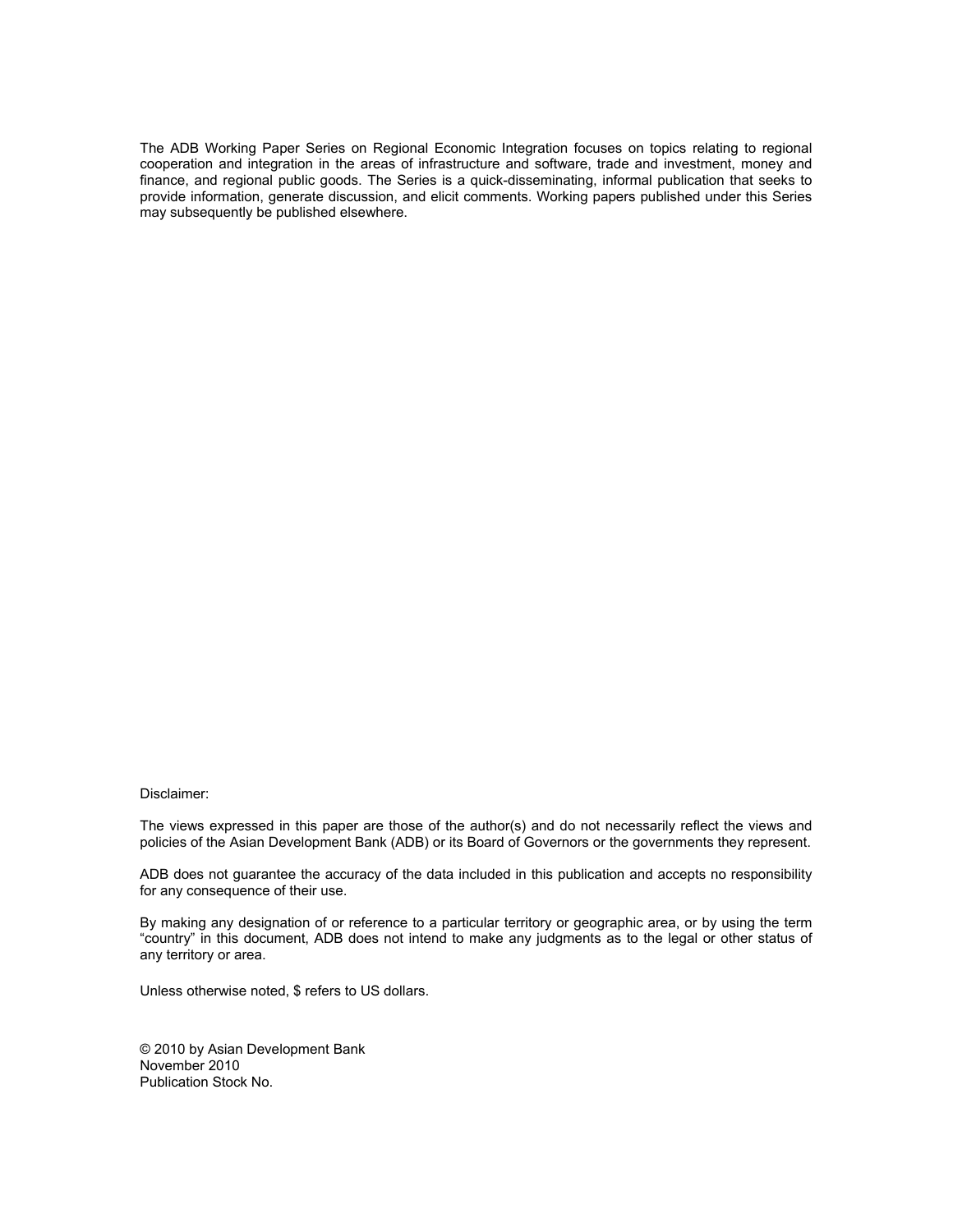| <b>Contents</b> | Abstract                                                        |                                                                                                                             | iv             |
|-----------------|-----------------------------------------------------------------|-----------------------------------------------------------------------------------------------------------------------------|----------------|
|                 | 1.                                                              | Introduction                                                                                                                | $\mathbf{1}$   |
|                 | 2.                                                              | Necessity and Possibility of Re-Alignment of Existing<br><b>Economic Agreements</b>                                         | $\overline{2}$ |
|                 |                                                                 | 2.1. Multiple Ruling Problems: Nested and Overlapped<br>Agreements                                                          | $\overline{2}$ |
|                 |                                                                 | 2.2. Possible Approaches to a Region-Wide Economic<br>Agreement<br>2.3. Driving Force of the Two Approaches: Domino Effects | 5<br>6         |
|                 | 3.                                                              | Political Economy Issues on the Evolution of Economic<br>Agreements                                                         | $\overline{7}$ |
|                 |                                                                 | 3.1. Negotiation Timing: Intersection of Rising Power and<br><b>Declining Power</b>                                         | 8              |
|                 |                                                                 | 3.2. Negotiation Format: Divide-and-Rule<br>3.3. Broader-Deeper Trade-off: Rationale for Starting from<br>Small             | 9<br>10        |
|                 |                                                                 | 3.4. Participation Process: Who Accepts Whom and Who<br>Socializes Whom?                                                    | 11             |
|                 | 4.                                                              | 3.5. Consolidation and Expansion Approaches Compared<br><b>Examination of Possible Paths</b>                                | 12<br>13       |
|                 |                                                                 | 4.1. ASEAN+1, ASEAN+3, ASEAN+4, ASEAN+6 Path                                                                                | 13             |
|                 |                                                                 | 4.2. Trans-Pacific Partnership (TPP) Path<br>4.3. Asia-Pacific Trade Agreement (APTA) Path                                  | 15<br>17       |
|                 | 5.                                                              | Conclusion                                                                                                                  | 19             |
|                 |                                                                 | References                                                                                                                  | 21             |
|                 | 25<br>ADB Working Paper Series on Regional Economic Integration |                                                                                                                             |                |
|                 | Table                                                           |                                                                                                                             |                |
|                 | 1.                                                              | <b>Comparison of Consolidation and Expansion Approaches</b>                                                                 | 12             |
|                 | <b>Figures</b>                                                  |                                                                                                                             |                |
|                 | 1.                                                              | Two Kinds of Multiple Ruling Problems                                                                                       | 3              |
|                 | 2.                                                              | Possible Approaches to a Region-Wide Economic<br>Agreement                                                                  | 5              |
|                 | 3.                                                              | Create New or Participate                                                                                                   | 7              |
|                 | 4.                                                              | <b>Negotiation Format</b>                                                                                                   | 9              |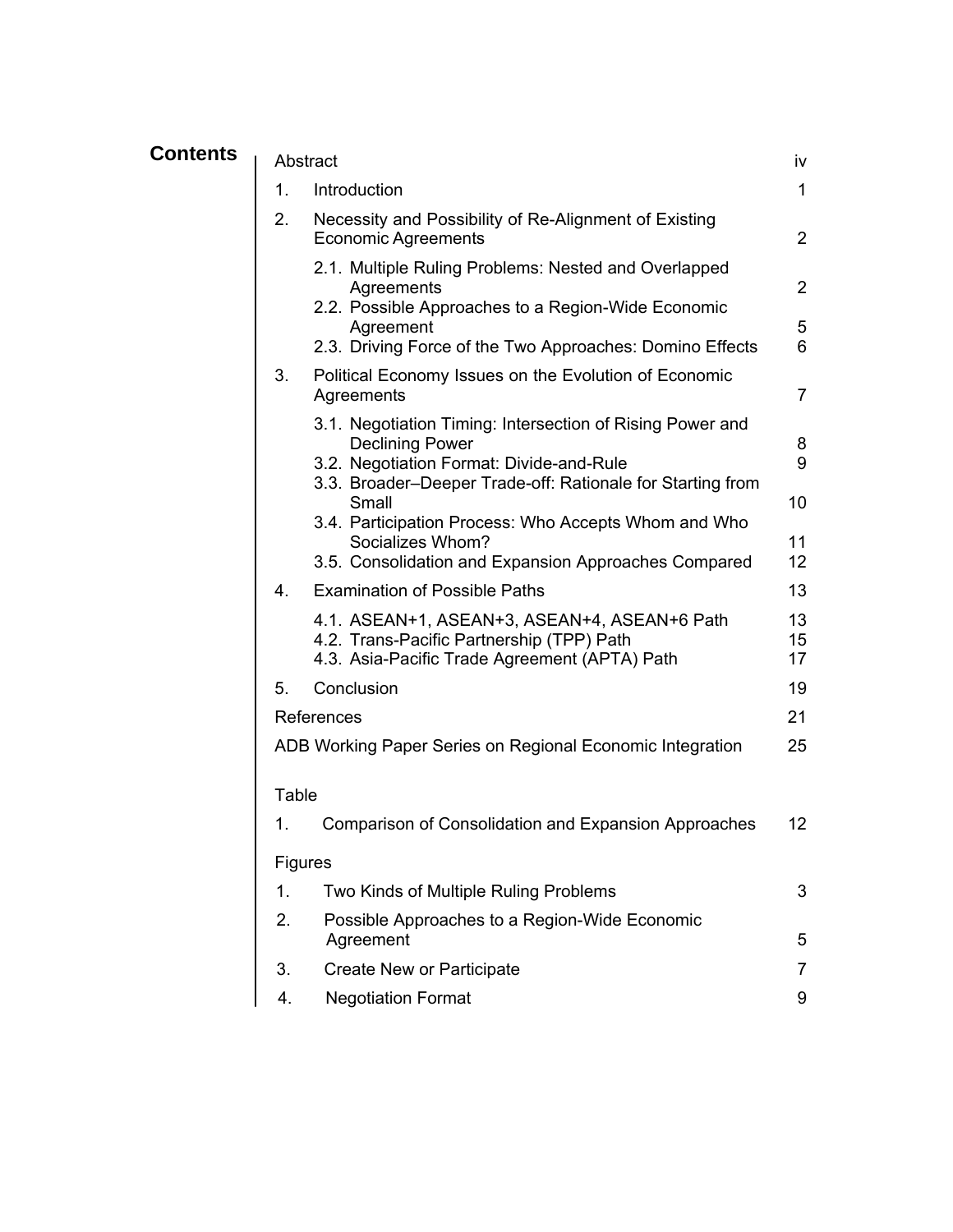# **Abstract**

The future creation of a region-wide economic agreement in Asia has become the hot issue among trade policymakers in the region. The APEC 2010 Summit Statement clearly states that the members should pursue a Free Trade Area of the Asia-Pacific (FTAAP), building on various ongoing regional cooperation formworks including ASEAN+3 or +6 and the Trans-Pacific Partnership (TPP). This paper considers the path or sequencing towards a future region-wide economic agreement in Asia, both theoretically and empirically. It attempts to streamline the policy arguments on the sequencing issues by clarifying the pros and cons of various approaches. The paper first presents two possible approaches to a region-wide economic agreement: the consolidation approach and the expansion approach. It then reviews political economy theories on the evolution of economic agreements with regard to four key issues to highlight the differences between the two approaches: (i) negotiation timing, (ii) negotiation format, (iii) broader–deeper trade-off, and (iv) the participation process. The final section of the paper analyzes and considers three existing economic agreements—  $ASEAN+a$  free trade agreements, the TPP, and the Asia–Pacific Trade Agreement—that have the potential to be the basis of a future region-wide economic agreement.

*Keywords:* Trans-Pacific Partnership Agreement (TPP), Free Trade Area of the Asia-Pacific (FTAAP), ASEAN+3 FTA, ASEAN+6 FTA, Consolidation Approach, Expansion Approach

*JEL Classification:* F15, F53, F55, F59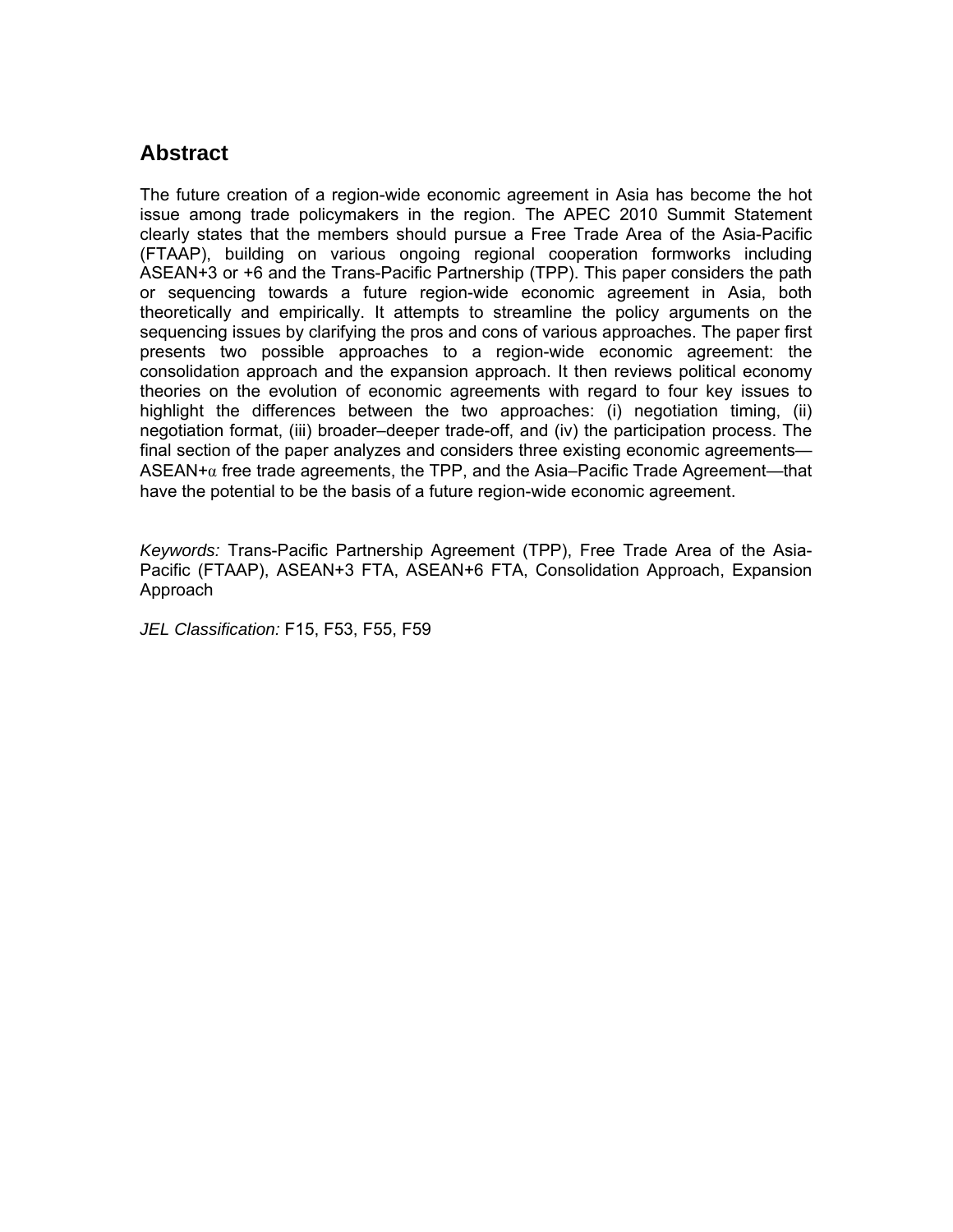# **1. Introduction**

 $\overline{a}$ 

There have been active policy debates on the future of economic agreements in Asia. Some authors argue that the current Asian Noodle Bowl status of economic agreements is not economically beneficial, usually by focusing on the issues relating to rules of origin (ROO). Some of these arguments insist that an economic agreement with a larger number of participants will bring larger benefits to the participating economies, usually by relying on the result of computable general equilibrium (CGE) analysis. They then jump to the conclusion that a region-wide economic agreement is a desirable way to solve various problems and therefore should be pursued by the countries in the region. Meanwhile, others emphasize the difficulty of reaching consensus on the modality of such an agreement among the major powers in the region.<sup>1</sup>

The important issue left insufficiently explored with regard to economic agreements in Asia is the path or sequencing towards a future region-wide economic agreement.<sup>2</sup> The essential questions to be considered include: In which region should a region-wide economic agreement be pursued? Which economic issues should be covered by such a region-wide economic agreement? Another set of important questions relating to the evolution of regional agreements are: Which existing arrangement can serve as the platform of a future region-wide agreement? What kind of path is possible? In other words, we need to seriously consider the two issues at hand: (i) critical institutional parameters that affect the evolution of economic agreements; and (ii) an assessment of the existing agreements in terms of their future evolution into region-wide cooperation.

This paper does not intend to find a single answer to these highly contested questions. Rather, the purpose of this paper is to streamline the complicated policy arguments by clarifying the pros and cons of various approaches to a region-wide economic agreement in Asia. For example, the confusion over the argument is partly because the key terms such as "consolidation" are used in various ways by various authors without a clear definition. The paper attempts to provide the common basis for the policy debates on the path to a regional economic agreement in Asia. Both theoretical investigation into the path to a region-wide agreement and empirical examination of existing economic agreements in Asia are necessary to have a solid and concrete policy discussions on the future of Asia's economic agreements.

The structure of the paper is as follows. The next section presents two approaches to a future region-wide economic or trade agreement: the consolidation approach and the expansion approach. It then reviews useful political economy theories relating to the path or sequencing towards a geographically wider economic agreement.<sup>3</sup> It covers

<sup>1</sup> For a comprehensive review covering various views on regional economic agreements, see Chia (2010).

<sup>2</sup> One of the important contributions on this issue is Menon (2009). He points out that there are four possible solutions to the Asian Noodle Bowl problem: consolidation, harmonization, dilution and multilateralization.

<sup>3</sup> This paper mainly focuses on political economy issues of the evolution of economic agreements. An analysis on sequencing issues of Asian trade and financial cooperation using economic theories can be found in Pomfret (2005).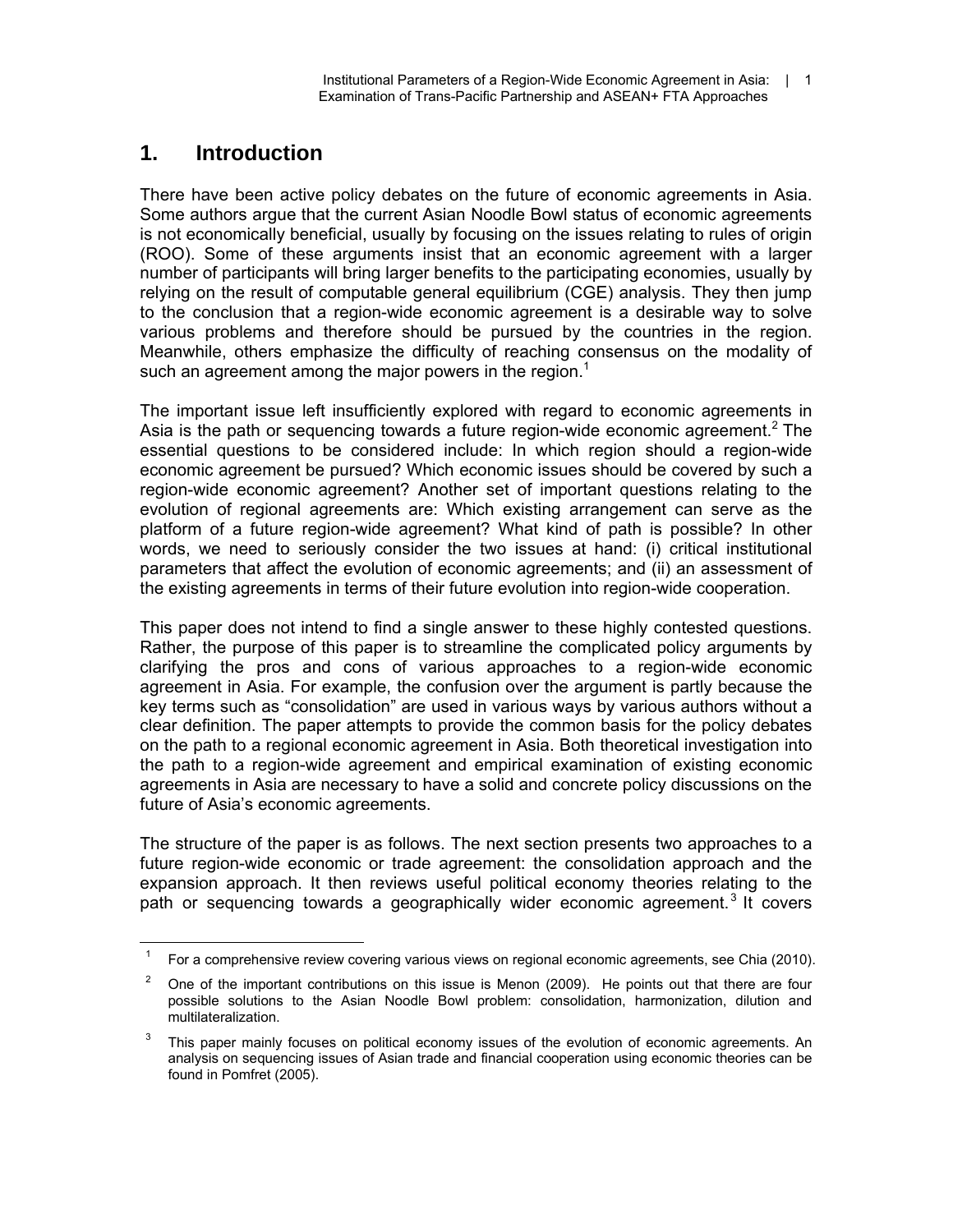issues relating to negotiation timing, negotiation format, broader-deeper trade-off and participation process. The third section examines three actual possible paths to a regionwide economic agreement, using the potential tools explained in the first half of the paper. The paths of ASEAN+3 or ASEAN+6 and the Trans-Pacific Partnership (TPP), which are mentioned in the APEC 2010 Summit Statement as possible building blocks of a future Free Trade Area of the Asia-Pacific (FTAAP) are each worth closer examination to clarify their strengths and weakness.

# **2. Necessity and Possibility of Re-Alignment of Existing Economic Agreements**

This section analyzes the necessity and possibility of re-aligning several economic agreements. We first consider problems that resulted from "nested" agreements and "overlapped" agreements. The second half of this section considers various approaches to a region-wide economic agreement in the future.

## **2.1. Multiple Ruling Problems: Nested and Overlapped Agreements**

Multiple ruling problems exist when economic or trade relations between two or more countries are governed by different rules. There are two kinds of multiple ruling problems (Figure 1). The strong multiple ruling problem is the situation where one bilateral relation is governed by different (two or more) agreements and thus rules. This usually happens when the small and large agreements in terms of membership are "nested".<sup>4</sup> Suppose a situation where Country A and Country X signed both a bilateral agreement and a regional agreement that covers the two countries as well as others (Case 1). Trade between Country A and X becomes tariff free for so long as the traded goods between the two countries satisfy rules in either the bilateral agreement or the regional agreement.

The weak multiple ruling problem is the situation where different bilateral relations are governed by different agreements. In particular, weak multiple ruling becomes serious when one country has different rules with multiple partners (this can be called overlapping agreements). Suppose the situation where Country A has a bilateral agreement with both Country X and Y (Case 2). The rules for preferential trade between Country A and X may be different from preferential rules applicable to trade between Country A and Y.

It is not easy to conclude the argument on which kind of multiple ruling problems is more problematic. Some may argue that the situation where different (bilateral) relations (e.g., A–X relation and A–Y relation) are governed by different bilateral agreements/rules (e.g., A–X agreement/rule and A–Y agreement/rule) is unavoidable and that what should be avoided is the situation where one bilateral relation is governed by several agreements because traders need to compare several agreements. Others may argue that the strong

 $\overline{a}$ 4 The term "overlapping" is sometimes used to refer to this situation (for example, see Busch 2007), but this paper uses "nested" for the strong case while "overlapped" is used to refer to the weak case.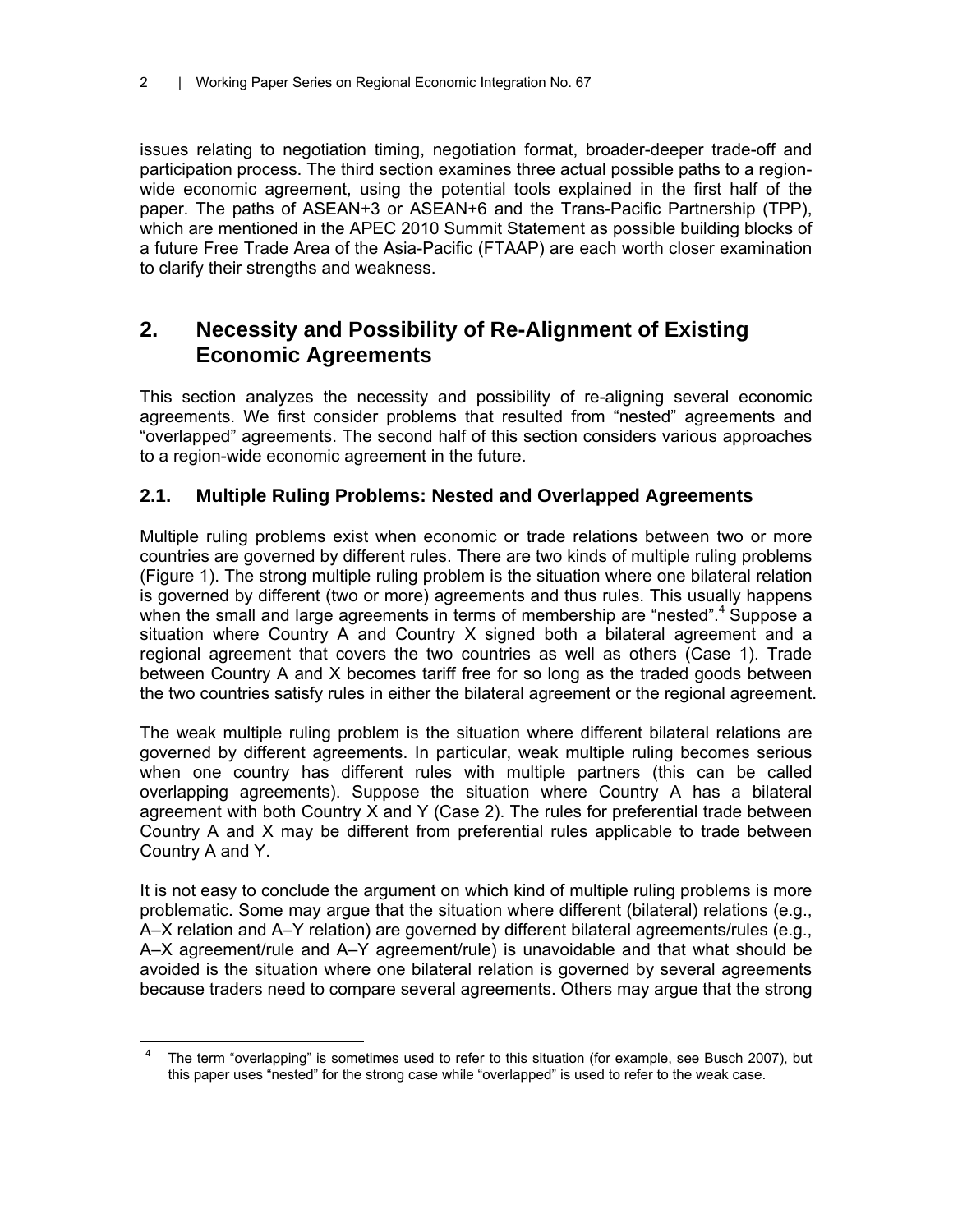multiple ruling problem is not that serious because it simply offers more options to traders and traders can choose the most beneficial rule.



#### **Figure 1: Two Kinds of Multiple Ruling Problems**

Source: Author's illustration.

How to solve strong multiple ruling problems? First of all, one should note that the most beneficial agreement/rule is chosen by traders and less favorable agreements/rules become unused. It should be recognized that the strong multiple ruling problem already exists in Asia. For example, trade relations between Japan and Southeast Asian countries are doubly governed by the bilateral agreements between Japan and individual ASEAN countries (e.g., Japan–Thailand Economic Partnership Agreement [EPA]), as well as by a wider regional agreement (e.g., Japan–ASEAN EPA), but this does not seem to have caused serious confusion. Likewise, trade between New Zealand and Singapore is doubly governed by the bilateral agreement between the two and by the TPP Agreement, which includes the two countries as well as Brunei Darussalam and Chile. Concerned governments consider such a situation where traders have more options as being beneficial for traders.<sup>5</sup>

However, if traders consider such a situation as confusing and costly, the only way to completely eliminate the strong ruling problem is to abolish or suspend the smaller

 5 New Zealand Ministry of Foreign Affairs and Trade (2005).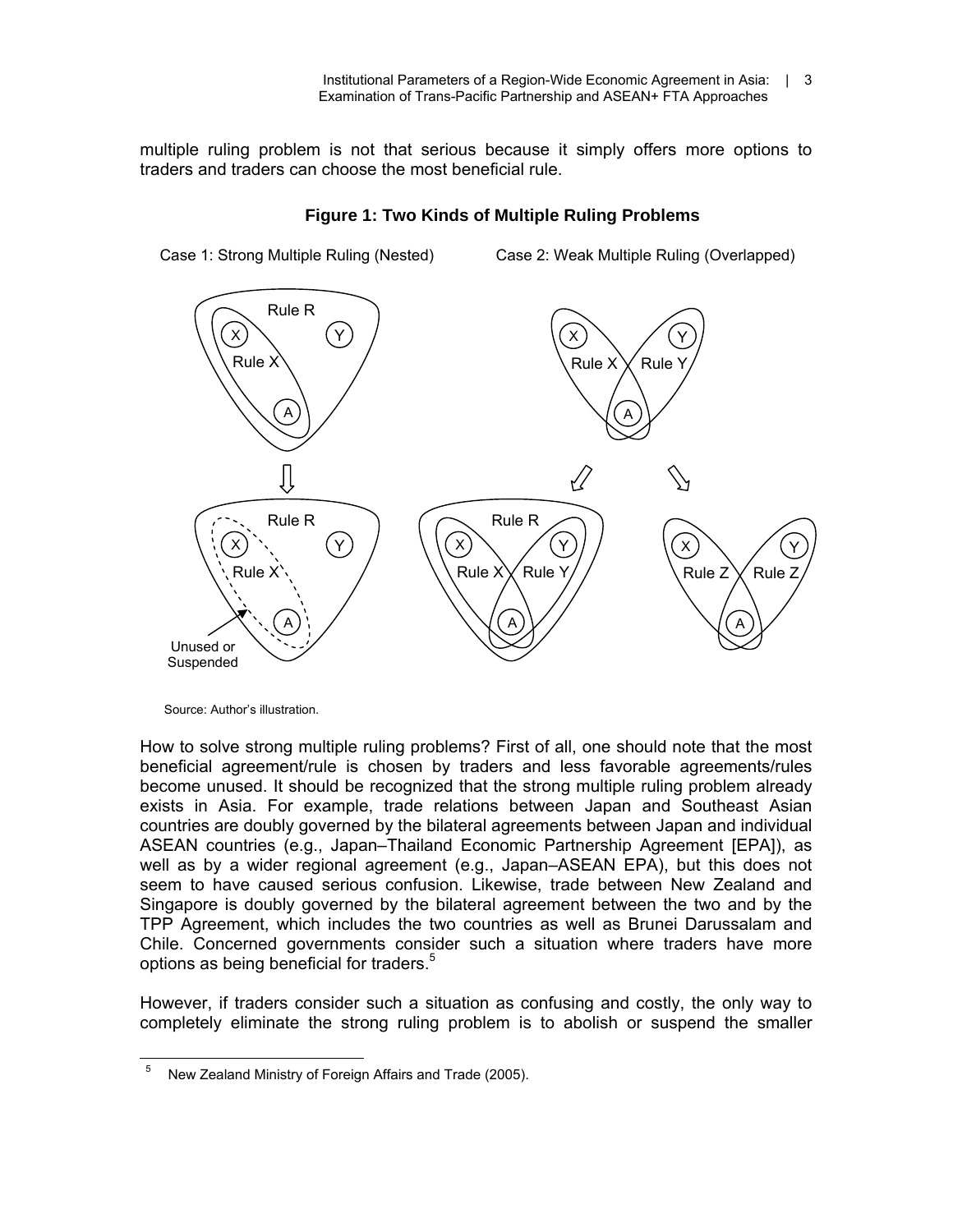agreements in terms of membership. In the real world, the suspension of an economic agreement is rare, but there is some precedent. For example, when the North American Free Trade Agreement (NAFTA) was launched in 1994, the pre-existing US–Canada FTA was suspended (United States General Accounting Office, 2004). However, suspension of agreements could result in the violation of GATT IVXX 5 (b) if the suspended (bilateral) agreement is less restrictive than a new (geographically wider) agreement.<sup>6</sup>

How to solve weak multiple ruling problems? One way to solve the weak multiple ruling problem is to create a new economic agreement covering all concerned countries (e.g., an agreement covering Country A, X, and Y; the left-hand scenario in Figure 1, Case 2). Then, a new common rule among concerned parties is created in addition to bilateral rules. If traders consider that the strong multiple ruling is not that problematic (or at least not as problematic as the weak case), this becomes a viable option. In this case, to a degree, a weak problem is replaced by a strong problem.

Another solution is harmonization (the right-hand scenario in Figure 1, Case 2). However, harmonizing only two agreements would simply make the situation more complicated because further harmonization with other FTAs becomes even more difficult in the future. Moreover, the new harmonized rule (e.g., rule Z in Figure 1, Case 2) may become more restrictive than the old rules (e.g., rule X and Y).<sup>7</sup> Furthermore, harmonization may be difficult in reality.<sup>8</sup> In Southeast Europe, the "spaghetti bowl" situation, in which a web of 28 bilateral FTAs existed among eight countries (8\*7/2=28), became an issue in the early 2000s. Scholars and international institutions insisted upon the necessity of harmonizing bilateral FTAs to eventually form a region-wide FTA in Southeast Europe called the Southeast Europe Free Trade Area (SEEFTA) (World Bank, 2000; Mersserlin and Miroudot, 2004). Leaders of the countries in Southeast Europe, however, finally decided to join the then-existing Central Europe Free Trade Area (CEFTA), rather than harmonize 28 FTAs because the former move was deemed to be a more feasible option. The experience of Southeast Europe seems to suggest that creating a new agreement or participating in an old existing agreement is an easier way to achieve a region-wide agreement than harmonizing a number of FTAs. $9$ 

 $\overline{a}$ 6 The ROO in the US–Canada FTA was less restrictive than the ROO in NAFTA (Brenton and Imagawa 2005). For example, Under the US–Canada FTA, textile products satisfy the origin rule if the fabrics originate in the region. Under NAFTA, however, products must be produced from yarns originating in the region in order to meet North American rules of origin. For the details, see METI (2003). Likewise there is an argument that India-Sri Lanka FTA is superior to South Asia Free Trade Area (SAFTA), which includes both India and Sri Lanka. See Menon (2009).

<sup>7</sup> Cadot et al. (2002) argue that the harmonization of external quota rules among FTA members will lead to more restrictive quota vis-à-vis others. This implies that harmonization of quota rules between FTAs have a similar effect. Also see footnote 6.

<sup>8</sup> For a contrasting view, see Trejos (2005).

<sup>9</sup> The consequence of the spaghetti bowl situation in Southeast Europe deserves attention from policymakers and researches on Asian trade integration because it has a significant implication on how to realign the network of bilateral FTAs in Asia. For studies on the Southeast European spaghetti bowl, see Reka (2006), Elezi (2010), and Bartlett (2008).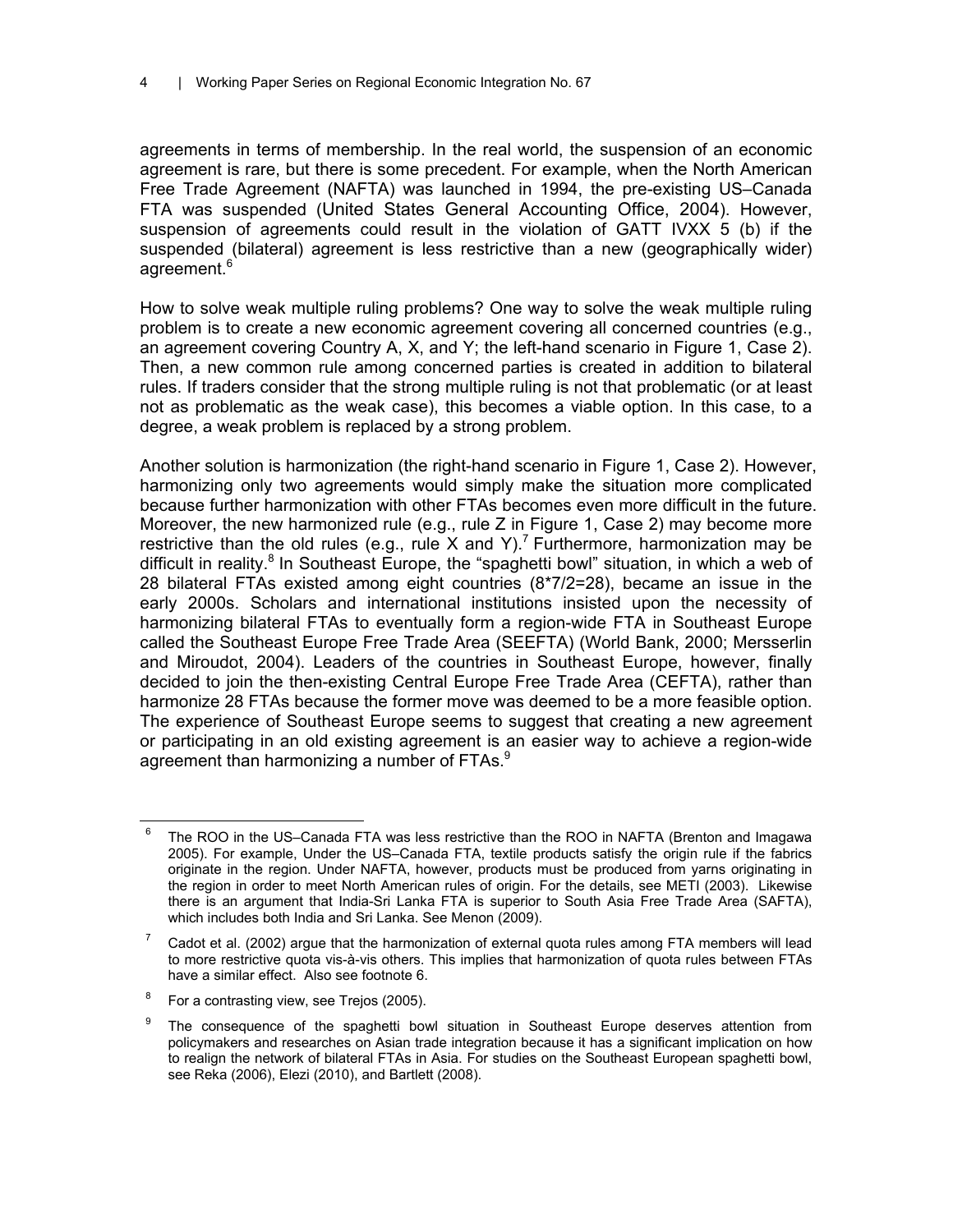#### **2.2. Possible Approaches to a Region-Wide Economic Agreement**

If a region-wide economic agreement is to be achieved in Asia in the future, which sequencing or path does it follow? There are two possible approaches to a region-wide economic agreement as suggested by many policymakers and scholars in the region: the consolidation approach and the expansion approach (Figure 2). The two approaches can be summarized as follows:

- (i) **The consolidation approach**. Concluding several bilateral agreements between major concerned parties, harmonizing them, and then creating one region-wide agreement covering all concerned parties, which may be followed by the suspension of old bilateral agreements.
- (ii) **The expansion approach**. Starting from a small economic agreement among plurilateral parties (more than three), and accepting new regional members that are ready to participate in the agreement.



**Figure 2: Possible Approaches to a Region-Wide Economic Agreement** 

Source: Author's illustration.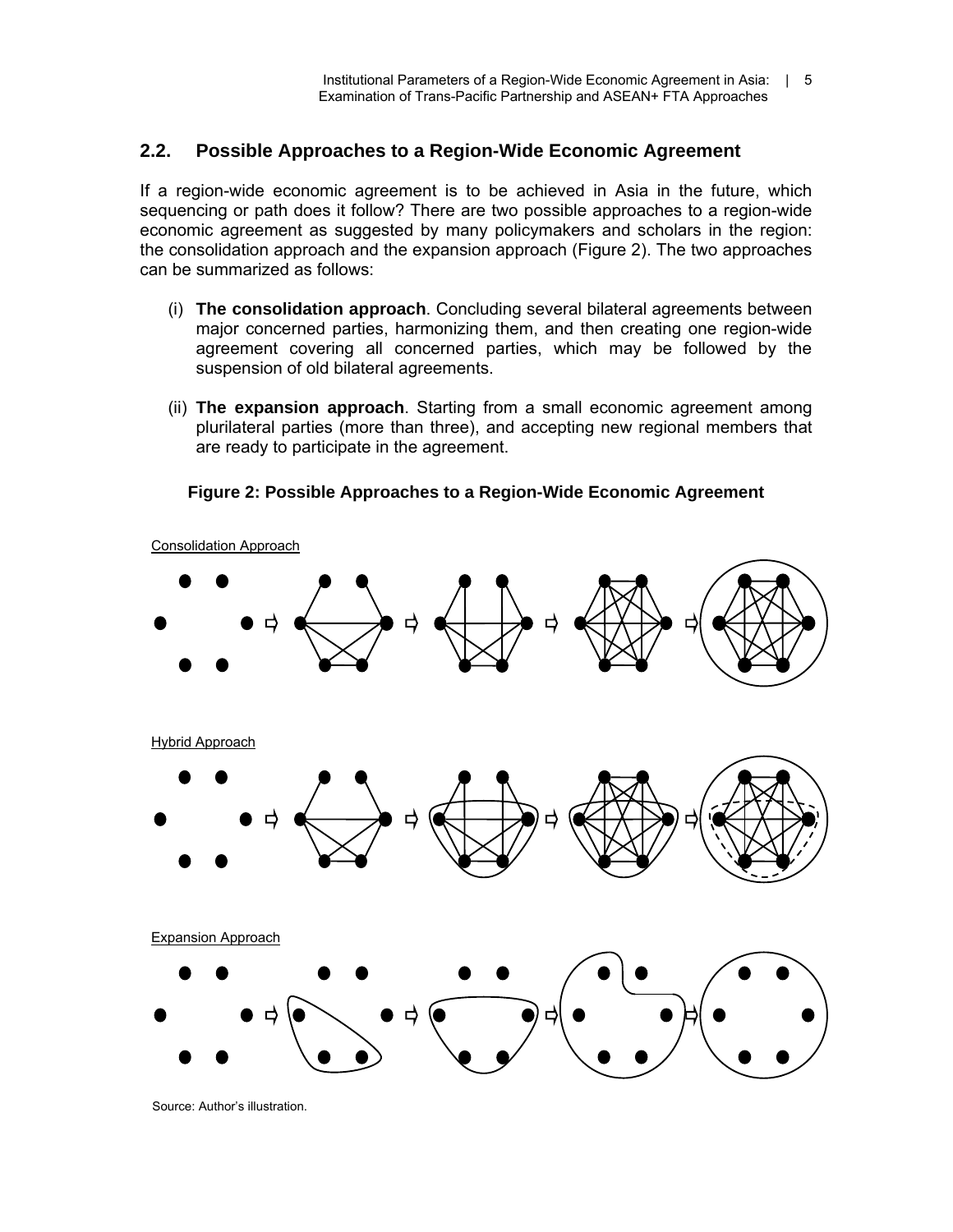The two approaches are theoretical models and in reality there are various hybrid models between them. For example, countries may chose to form a (sub-)regional economic agreement including some plurilateral parties in the (sub-)region after having a complete network of bilateral agreements among themselves, but before having a complete network of all possible bilateral agreements in the entire region. However, comparing the two contrasting approaches is useful to understand their strengths and weaknesses.

The two approaches differ in the critical institutional or negotiation parameters, including the timing and scope of and participants in negotiations. Should the final region-wide economic agreement start from a small group at an early stage or should it be negotiated by all major concerned parties only when the majority is ready for it? Which issues (trade only or investment/services as well) should be covered in the agreement? Which countries should be involved in the negotiation? Those critical institutional or negotiation parameters will be discussed in detail in section 3.

Another important difference between the two approaches is about the degree of freedom that the negotiating parties have: are the concerned parties free to decide the content of the new region-wide economic agreement or they are constrained by existing agreements to a considerable degree? In the case of the consolidation approach, once several FTAs are harmonized, a newly created region-wide FTA would be based on the harmonized rules. Thus, the harmonization process is critical in this approach.<sup>10</sup>

#### **2.3. Driving Force of the Two Approaches: Domino Effects**

Why countries engage in FTAs is an interesting question. In particular, the question of why FTAs are contagious draws attention. Two kinds of domino effects have been pointed out by scholars. First is the economic domino effect (Boldwin, 1993) in which the firms in one country put pressure on their government to establish an FTA in order for them to secure a level playing field, especially if their exporting interests are disadvantaged by an agreement signed by the country in which their competitors are located. In this case, firms play a critical role in FTA policymaking.

The second type of domino effect is more political or diplomatic. Ravenhill (2010) argues that the primary driving force that makes governments sign FTAs is not business interests, but concerns of being excluded from a new dimension of regional economic diplomacy. <sup>11</sup> He considers that strengthening and demonstrating a diplomatic tie with a partner country vis-à-vis rival countries is the purpose of signing an FTA—a process he refers to as "political domino effects."

The two domino effect theories explain the incentives in getting involved in FTAs. The contagion of FTAs triggered by the two kinds of domino effects can be a driving force of

 $10\,$ A detailed examination of harmonization procedure is beyond the scope of this paper. The amount of literature that extensively discusses this issue is very limited. For a comprehensive analysis on this topic, see APEC (2008).

 $11$  For more on the incentives for a country to join an agreement that currently excludes it, see Hamanaka (2010).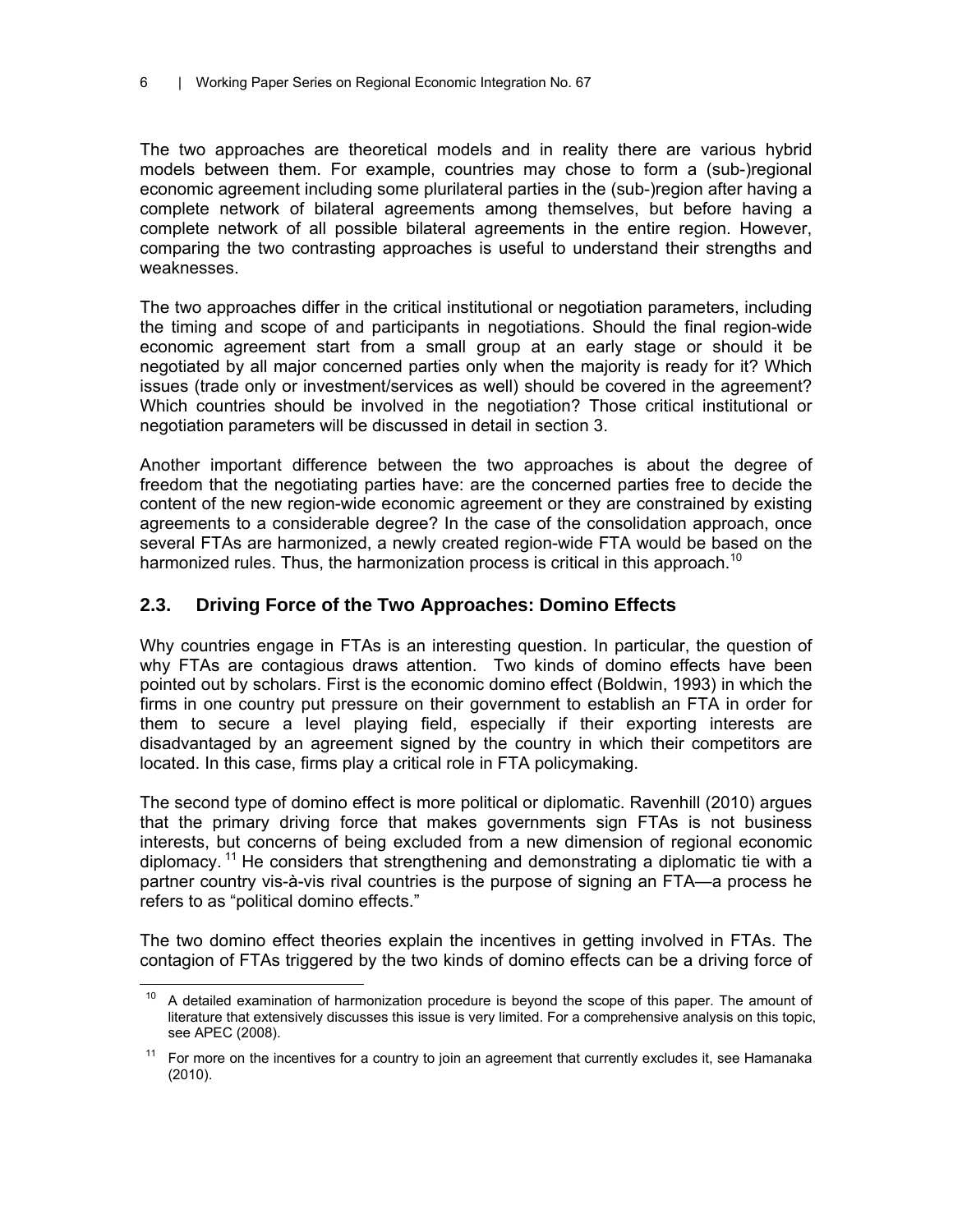the evolution of FTAs towards a region-wide agreement in the two approaches mentioned above. If Country A and X agree to forge an FTA, such an agreement may drive Country Y to set up an FTA with Country A to avoid a disadvantageous situation towards Country A vis-à-vis Country X. Likewise, if Country A and X create a bilateral FTA, Country Y may try to join such an FTA to secure equal footing with Country X.

However, the critical weakness of the domino theories is that they are silent about the form of FTA(s) resulting from economic or political domino effects. Suppose that Country A and X have an FTA, while Country Y does not have an FTA with Country A (Figure 3). Then, Country Y is in a disadvantageous position vis-à-vis Country X economically and diplomatically. Under such a situation, it is unclear which policy is adopted by Country Y to compete with Country X: forming an agreement between Country Y and A, or joining the existing Country X–A agreement to make it a trilateral FTA comprising Country A, X, and Y. In short, domino effect theories provide a post-hoc explanation on the driving force of the evolution of agreement(s) in both consolidation and expansion approaches, but these cannot predict which kind of evolution will actually take in place.

#### **Figure 3: Create New or Participate**



Source: Author's illustration.

# **3. Political Economy Issues on the Evolution of Economic Agreements**

In order to highlight the differences between the two approaches explained in the previous section, this section reviews the political economy theories associated with critical institutional parameters of economic agreements. Four key issues regarding the evolution of economic agreements will be discussed: (i) negotiation timing, (ii) negotiation format, (iii) broader–deeper trade-off, and (iv) the participation process.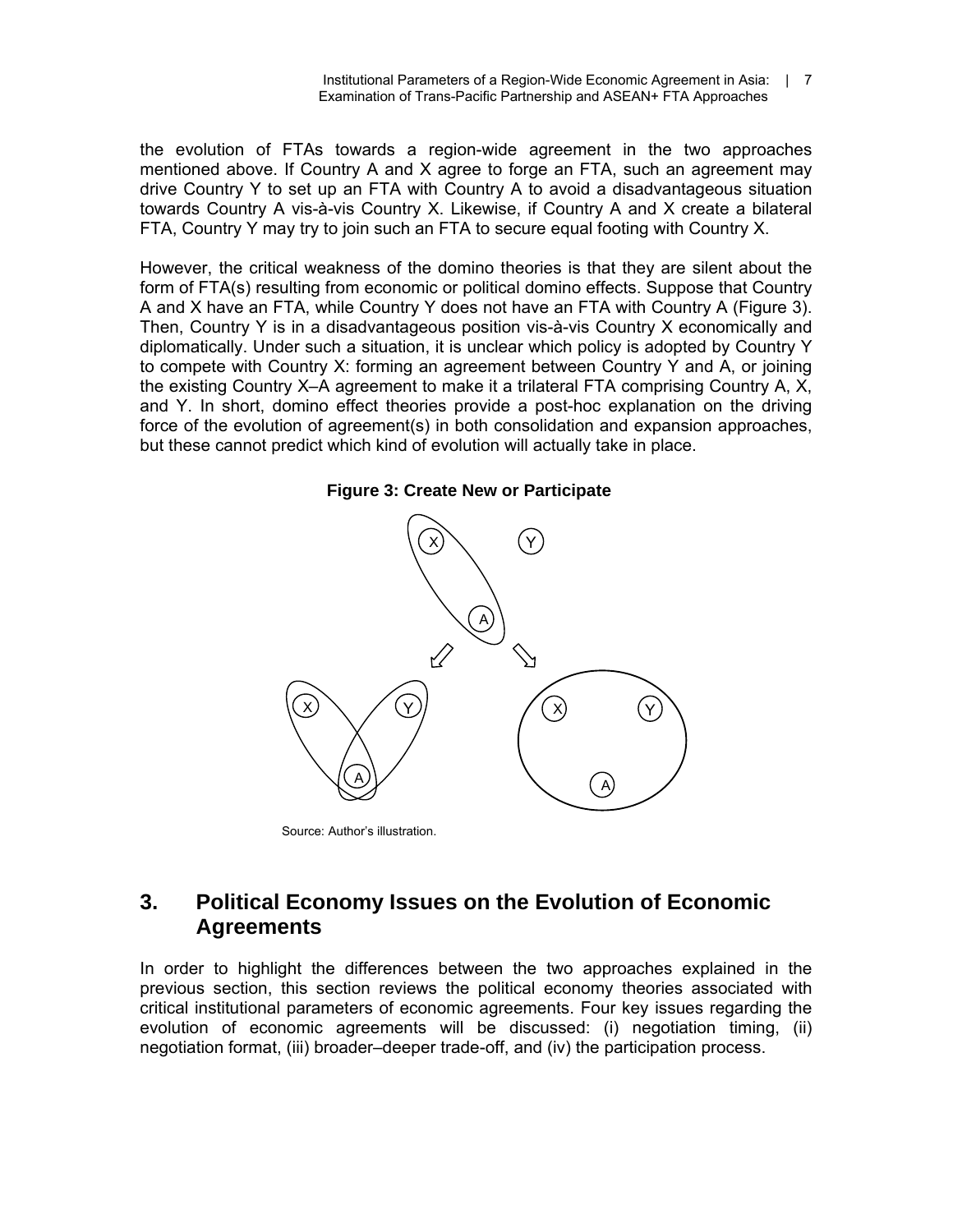### **3.1. Negotiation Timing: Intersection of Rising Power and Declining Power**

There has long been a debate on the relation between the distribution of power and the development of cooperation and institutions. A power shift (change in power distribution) brings to various countries both incentives and disincentives for creating agreements. Generally speaking, a country with relatively declining power (hereafter referred to as a declining power) may attempt to use regional agreements to contain or socialize rising powers (Johnston and Ross, 2002).

It is said that a declining power attempts to sign a (regional) agreement when it recognizes that its power is declining yet it is still strong enough to establish a favorable agreement (Hurrell, 1995). A declining country expects that the agreement embeds its current share of power. US interest in institutionalizing APEC (Crone, 1993) and France's effort to establish a European Central Bank (ECB) and strengthen European monetary integration (Grieco, 1995) are often-cited examples of this.<sup>12</sup> But once a declining power finds that its power has declined too much, it may become cautious in signing an agreement because the agreement may become advantageous only to a rising dominant power.

In contrast, a rising power attempts to delay the establishment of regional agreements. It may not oppose the proposals because the agreement may become beneficial for it someday, but it may delay the negotiations on agreements while they have less power. Rising powers need to avoid signing unfavorable agreements at an early stage when they have less power because they may have more bargaining power in the future.

Thus, the timing of signing an agreement that includes both rising and declining powers is very limited and constrained by the interests of both declining and rising powers. It should occur at the stage after a dominant but declining power realizes its declining position and a regional agreement would embed its still-significant power, but before the declining power becomes afraid of a situation where the agreement negotiations could be dominated by a rising power. It should also be after a rising power has become confident in securing an agreement beneficial enough for itself.

Perhaps, in the context of ongoing regionalism projects in Asia, most agree that the position of the People's Republic of China (PRC) is a typical case of a rising power. Many countries have attempted to create regional arrangements that include the PRC before it becomes very strong, and the PRC is attempting to delay the conclusion of negotiations until it becomes confident enough in its capability to conclude favorable agreements. Both Japan and the US are declining in power vis-à-vis the PRC, but the time when these countries each find regional agreements most useful may not be identical.

 $\overline{a}$  $12$  For a similar argument in the Latin American context, see Hurrell (1992).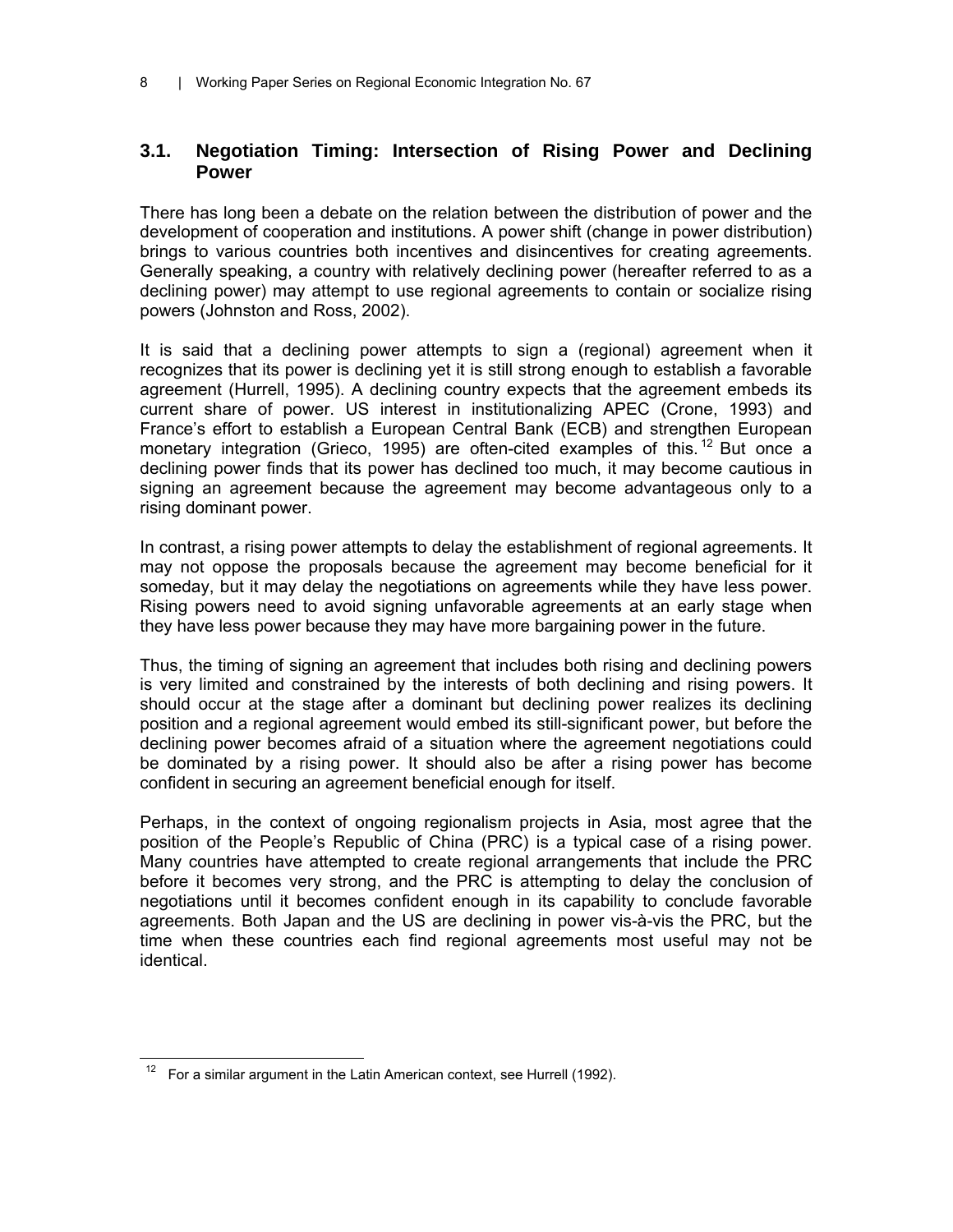## **3.2. Negotiation Format: Divide-and-Rule**

In order to have bargaining power in both strategic security issues and international economic issues, countries need to increase their relative positions vis-à-vis others. One often-used way to achieve this is the policy of "divide-and-rule." It is a resort employed by a country to try to make or keep its competitors weak by dividing them or keeping them divided (Morgenthau, 1978). An historical case is the former Soviet Union's policy toward European cooperation—it consistently opposed all plans of European unification on the ground that the pooling of the divided strength of European nations would make the Soviet Union's situation worse.

The policy of divide-and-rule takes various forms in the case of international economic cooperation. In all three sets of examples in Figure 4, the lower situation is better than the upper situation from the stand point of Country A. The first case is a typical situation of divide-and-rule, particularly in—but not limited to—the security field. For Country A, the non-existence of an agreement between Country X and Country Y is better than when there is such an agreement. However, in the economic field, a direct method to prevent other countries from having an agreement is limited.



**Figure 4: Negotiation Format** 

Source: Author's illustration.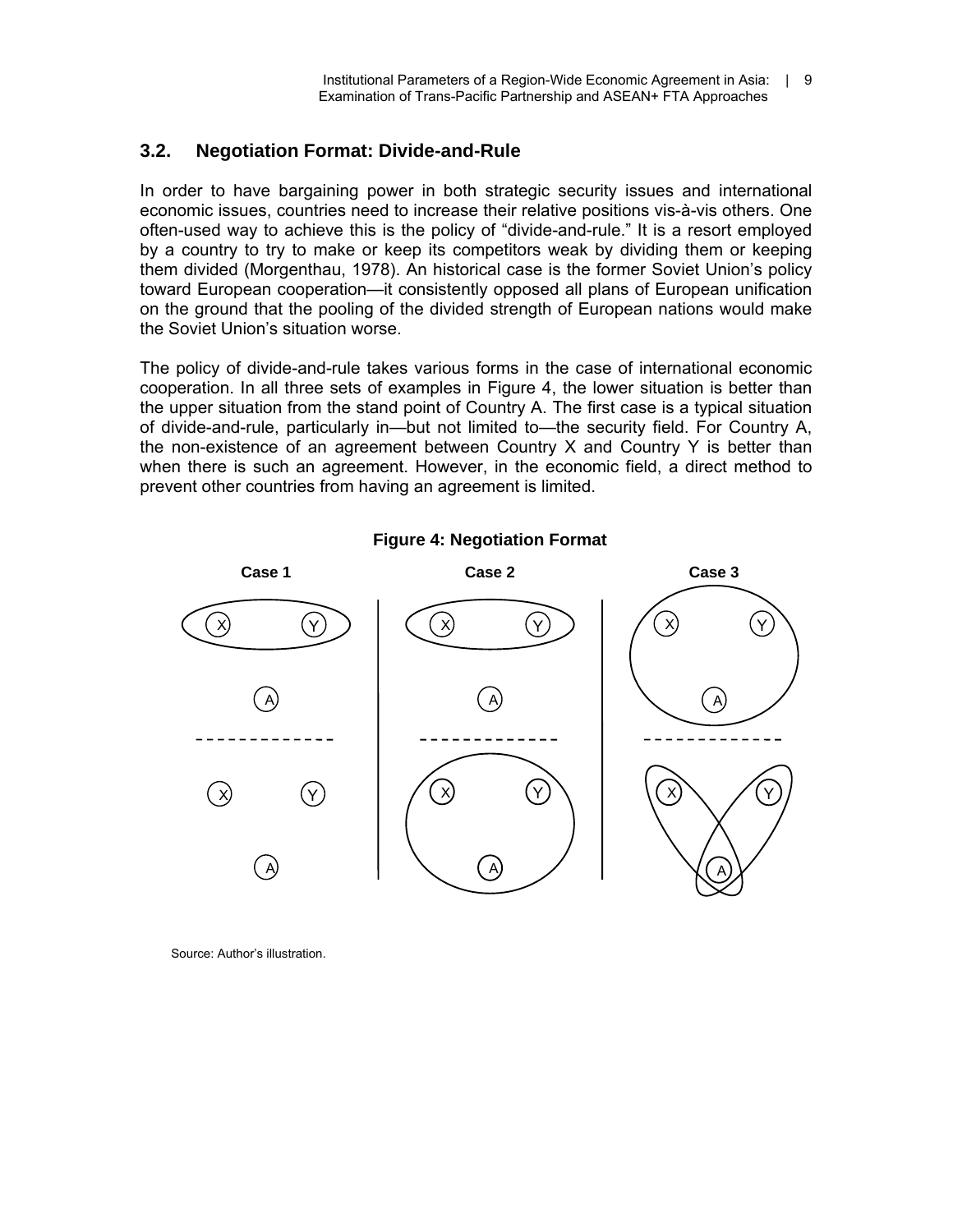Thus, the more frequent case is the second case. For country A, being a part of an agreement is better than a situation in which it is excluded from an existing agreement. It is widely argued that economic agreements contribute to the negotiating power of the group vis-à-vis others. This is exactly the reason why external parties try to enter into an agreement that excludes them. In this case, Country A simply needs to join the agreement (or proposed agreement) between Country X and Y.

The third case is another form of divide-and-rule, which is usually called a hub-andspoke system. In the upper scenario in the third case, Country X and Y may form an alliance within a large trilateral grouping so that the two countries can keep bargaining power vis-à-vis Country A. Thus, for Country A, having a separate bilateral agreement with Country X and Y is more beneficial (the lower scenario). In this case, Country A may need to achieve a hub-and spoke system of bilateral agreements before a regional plurilateral agreement is signed.

The parties that use the divide-and-rule policy in the economic field require special attention. While it is assumed that small countries are divided and ruled by major powers in the security field, small countries can divide-and-rule major powers in the economic field. Making the country's negotiating position relatively better, irrespective of its absolute size, by dividing others instead of allowing a situation where others form a cooperation framework, can be referred to as the exercise of the divide-and-rule policy in the economic field.

### **3.3. Broader–Deeper Trade-off: Rationale for Starting from Small**

It is widely believed by policymakers that the larger the group, the lower the level of ambition with regard to an economic agreement. This is mainly because the negotiation and monitoring costs of agreements increase as the number of participants grows and, in particular, when heterogeneous countries are included in the membership (Olson 1965 and Keohane 1984 for the theoretical argument; Funabashi 1995 for the empirical argument). Meanwhile, Kahler (1992) argues that the proper institutional design, such as an effective voting mechanism, can solve the large number problem.<sup>13</sup> Kelly (2010) suggests that the critical factor is heterogeneity in terms of policy preferences among participating countries, rather than numbers.

An interesting recent finding on this issue in political economy literature is that the path of membership expansion itself affects the depth of the agreement, even if the final participants are the same. Downs, Rocke, and Barsoom (1998) argue that many institutions start out with substantially smaller memberships compared with their eventual composition and gradually expand over time, rather than form an inclusive agreement at inception that covers nearly all of the states that its designers eventually hope to include. Such a strategy contributes to a deeper agreement as the final product. In contrast, Gilligan (2004) argued that the analysis by Downs, Rocke, and Barsoom is relevant only when members of the agreement set their policies at identical levels of ambition. When members are allowed to set the levels of their policy at different levels,

 $\overline{a}$  $13$  Further discussion of this issue can be found in Ravenhill (2001).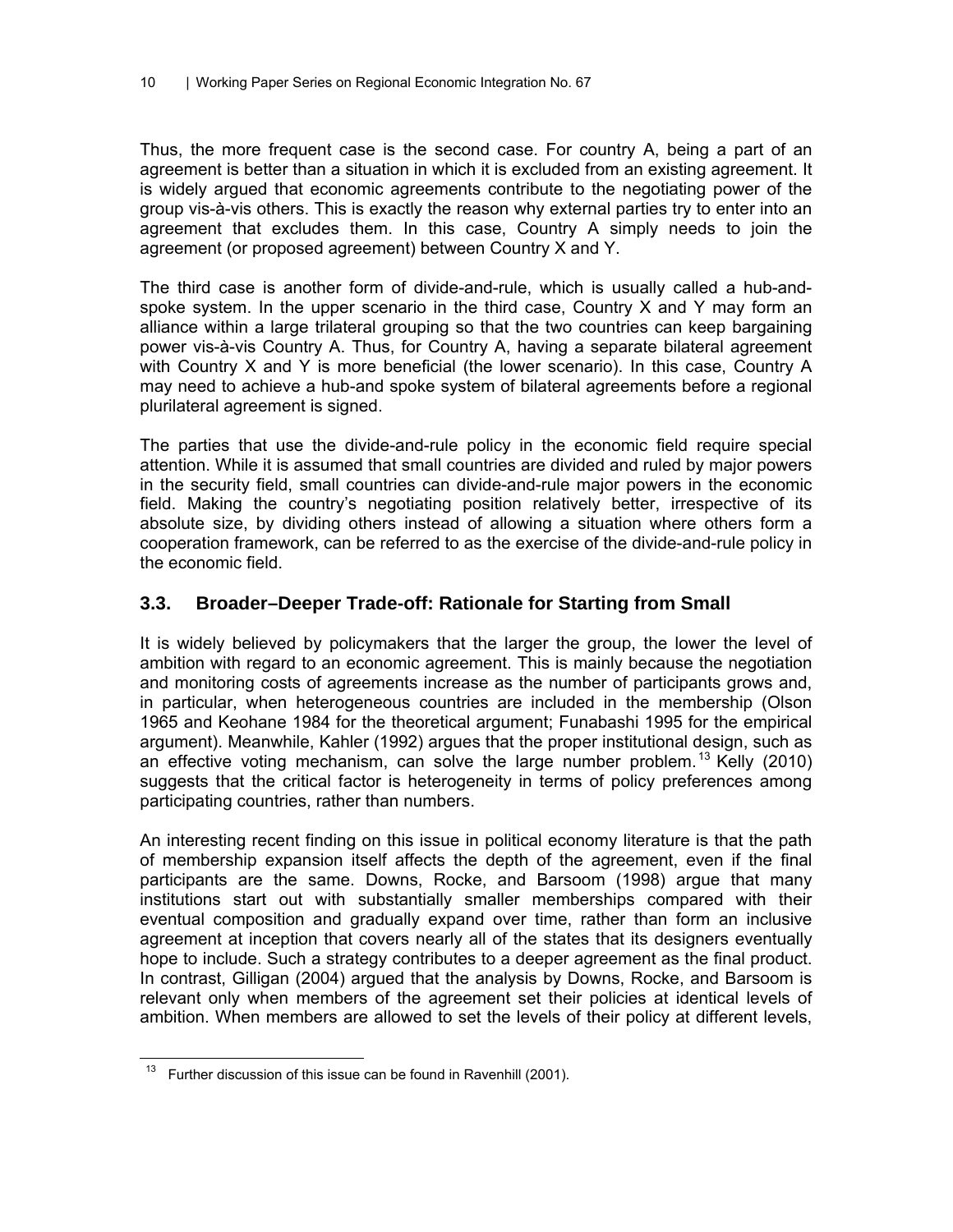the broader–deeper trade-off will be diminished. In short, the Downs–Rocke–Barsoom model assumes members agree upon on one level that all members should follow, while the Gilligan model assumes that different levels of policy in terms of ambitions are adopted by members as a result of negotiations.

It is reasonable to consider that the assumption employed by Downs, Rocke, and Barsoom, which is the proposition that all members adopt roughly identically ambitious levels of policy, seems to be relevant for the negotiation of economic and trade liberalization agreements. In fact, the issue covered by their literature is FTAs.<sup>14</sup> Moreover, legally speaking, in the case of FTAs, it is expected that "substantially all tariffs" should be eliminated. Basically, FTA members cannot negotiate how much of a percentage of trade is to be freed by each country.

## **3.4. Participation Process: Who Accepts Whom and Who Socializes Whom?**

The participation process of an economic agreement can be a source of influence from the perspective of incumbents. In particular, three questions should be considered in analyzing influence associated with participation. The first question is: who are the original members or incumbents? Clearly, incumbent status is beneficial because applicants need to accommodate the requests by incumbents so that their participation is allowed. The membership conditionality is one of the most effective ways to influence the applicants (Kelly, 2010). It is also possible for incumbents to socialize the new entrants after the accession, although there is the possibility in which a new entrant socializes the old members.<sup>15</sup>

The second point is whether incumbents have veto power over the accession process. Some economic agreements require consensus among incumbents on accepting a new member. Other economic agreements accept a new member so long as a certain portion of the incumbents agree with it, while specific concessions are not applicable between the acceding party and the existing members that do not support the accession.

The third question is the level of precision with regard to the participation rules.<sup>16</sup> The larger the discretion incumbents have with regard to the decision over accepting participants, the larger their influence becomes. This is because incumbents can request more and more. The room of discretion becomes small when there are transparent and established processes of participation. For example, an economic agreement that stipulates clear accession criteria and procedures contributes to transparency and possibly reduces—if not eliminates—the discretion of acceptance or rejection by incumbents. In contrast, the discretion reaches maximum when participation is limited to an "invitation only" process. Incumbents have the freedom to decide whether or not to send an invitation and countries seeking participation need to behave accordingly in

 $14\,$ Negotiations on CO<sub>2</sub> emission levels are a good example that follows the Gilligan model.

<sup>&</sup>lt;sup>15</sup> There is a lot of literature on this question. For example, Bearce and Bondanella (2007), and Bayers (2005).

<sup>16</sup> On the precision of agreements, see Abbott et al*.* (2000).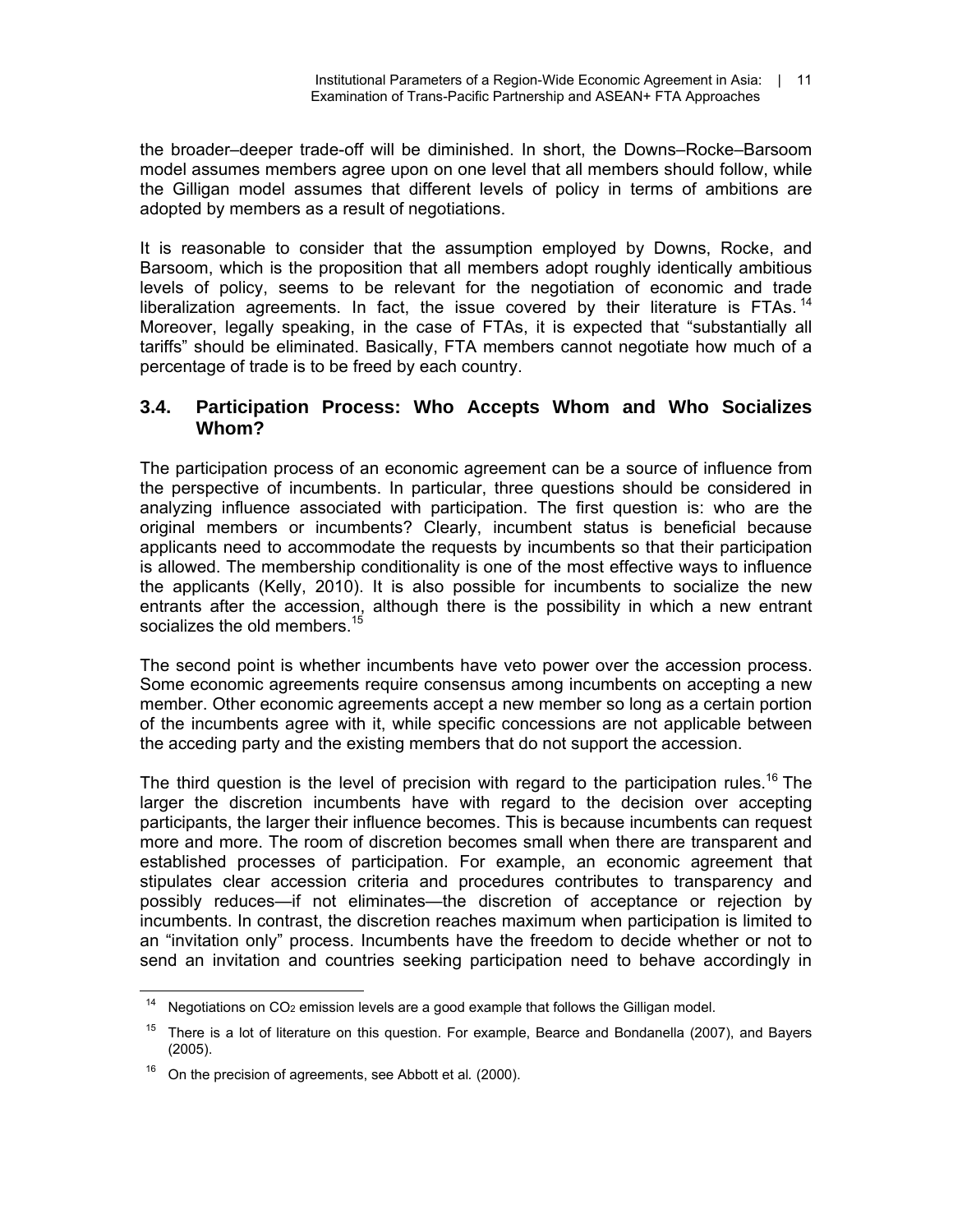order to be offered an invitation. The establishment of partnership is usually a diplomatic process and thus invitation-based. If the determination of membership is conducted in a discretionary manner, this may make the agreement less effective to serve as a platform for encompassing regional cooperation.

### **3.5. Consolidation and Expansion Approaches Compared**

The consolidation and expansion approaches significantly differ in critical institutional parameters mentioned above, namely the negotiation timing, negotiation format, the depth of the agreement, and accession criteria of new members. From those angles, it is now possible to consider which country prefers which approach (see Table 1).

#### **Table 1: Comparison of Consolidation and Expansion Approaches**

| Negotiation<br>timing       | Declining countries favor creating an agreement in the short-run (expansion<br>approach), rather than wait for the conclusion of several bilateral agreements among<br>concerned parties (consolidation approach). Rising countries wish to delay the<br>conclusion of multilateral agreement in a region and therefore prefer the<br>consolidation approach.         |
|-----------------------------|-----------------------------------------------------------------------------------------------------------------------------------------------------------------------------------------------------------------------------------------------------------------------------------------------------------------------------------------------------------------------|
| Negotiation<br>format       | Smaller countries prefer to have bilateral agreements first (consolidation approach)<br>rather than negotiate a multilateral agreement in a region (expansion approach),<br>because they are often marginalized in the later scenario.                                                                                                                                |
| Broader-deeper<br>trade-off | Developed countries prefer to start from a small-member agreement and invite others<br>at a later stage in order to achieve a deeper agreement (expansion approach), while<br>developing countries attempt to achieve a shallow agreement by avoiding the<br>expansion approach (thus, in relative terms, developing countries prefer the<br>consolidation approach). |
| Participation<br>process    | Incumbents are at an advantage because they can compel applicants to follow what<br>has already been agreed upon by incumbents and set applicants' membership<br>criteria.                                                                                                                                                                                            |

Source: Author's compilation.

Because the creation of a new region-wide agreement is the final stage of the consolidation approach after some harmonization processes, the inception of negotiations on a region-wide FTA is delayed in the consolidation approach. This implies that countries that would like to delay the completion of a region-wide agreement support the consolidation approach, not the expansion approach.

If a region-wide agreement starts from a small group, this has two important implications. First, starting from a small agreement is helpful in achieving deeper integration. Thus, developed countries most likely prefer the expansion approach. Second, starting from a small group implies the future accession of other countries. From this perspective, it is safe to consider it is more beneficial for incumbents than late comers because it is the incumbents who set the accession criteria and decide whether or not to accept applicants. Naturally, most countries attempt to be one of the pioneers of a regional framework, rather remain an outsider or spectator that would be compelled to follow rules and conditions set by incumbents.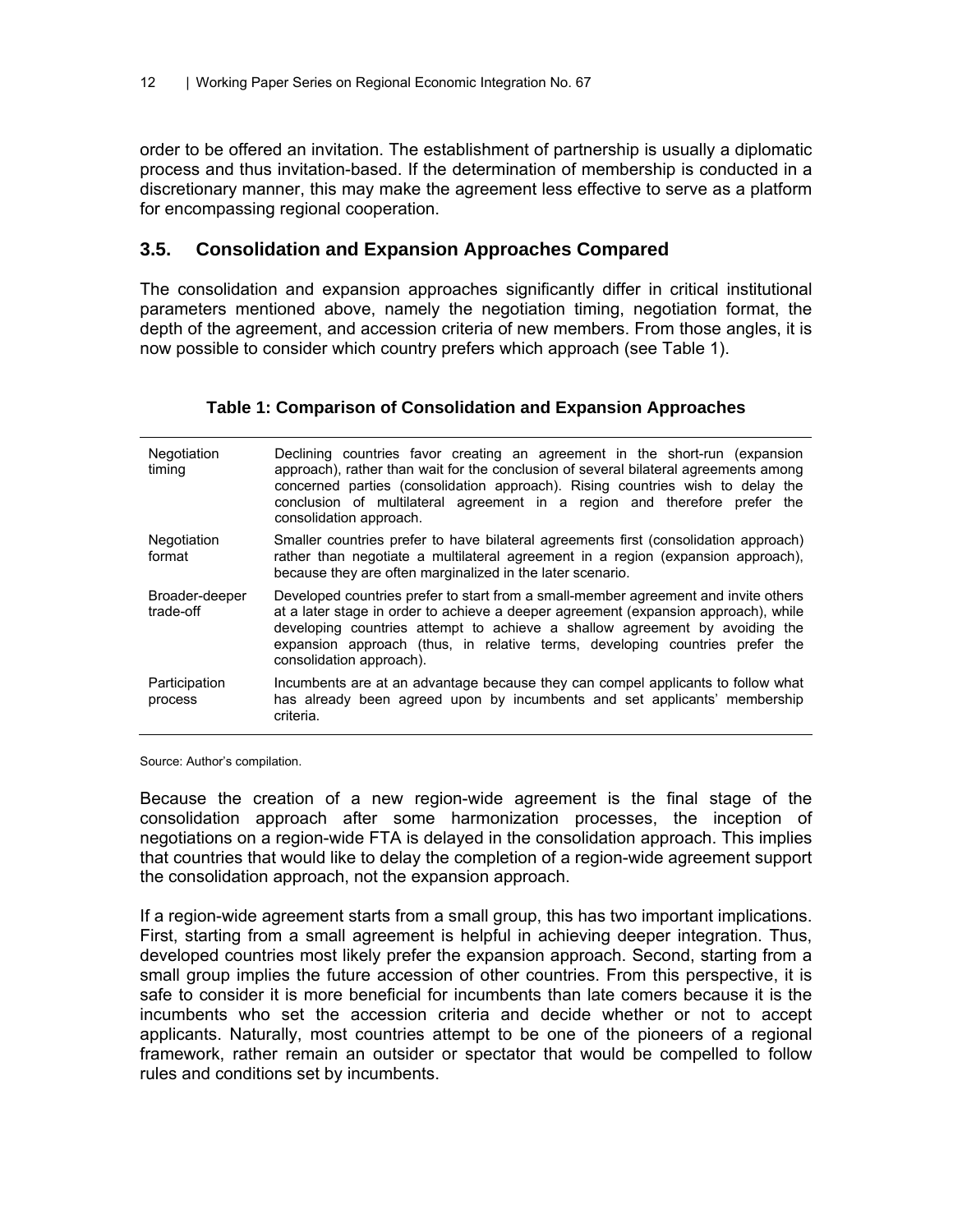Having a favorable negotiation format where countries' negotiation positions are maximized is important for all countries. From this perspective, smaller countries may prefer negotiating a web of bilateral agreements rather than wider-membership agreements from the outset because their voice is often marginalized in a multilateral setting.

# **4. Examination of Possible Paths**

The APEC 2010 Summit Statement clearly states members should pursue a Free Trade Area of the Asia-Pacific (FTAAP) and spells out the ASEAN+α and Trans-Pacific Partnership (TPP) among others as possible paths towards a future region-wide agreement. Using the tools explained in the first half of the paper, this section examines the prospects of three possible paths to a region-wide economic agreement: (i) the  $ASEAN+\alpha$  FTA path; (ii) the TPP path, and (iii) the Asia-Pacific Trade Agreement (APTA) path.

## **4.1. ASEAN+1, ASEAN+3, ASEAN+4, ASEAN+6 Path**

In 2001, the PRC proposed to start negotiations on an FTA with ASEAN and sought the enforcement of the agreement within 10 years. In fact, the ASEAN–PRC FTA (ACFTA) came into effect in January 2010. Japan and ASEAN also agreed to negotiate the Comprehensive Economic Partnership (CEP) in 2002 and the ASEAN–Japan CEP was signed in 2008. Meanwhile in 2002, the US proposed the Enterprise for ASEAN Initiative (EAI) that offered the prospect of an FTA between the US and ASEAN countries. ASEAN also has an FTA with its other dialogue partners such as Australia, India, and the Republic of Korea (Korea), and an FTA with the European Union (EU) has been negotiated. Meanwhile, there has been little political momentum to realize an FTA among all of the ASEAN+3 countries.<sup>17</sup>

The proliferation of ASEAN+1 FTAs can be explained by the motivations of both ASEAN and its dialogue partners. First, such a situation can be considered the result of a divideand-rule policy as implemented by ASEAN. ASEAN would not have a strong bargaining position if an ASEAN+ $\alpha$  FTA, as opposed to a series of ASEAN+1 FTAs, was negotiated from the outset and, in particular, if  $\alpha$  were a large number. It is beneficial for ASEAN if each dialogue partner competes with each other by offering better concessions to ASEAN than others. Moreover, the selection of FTA partners is under ASEAN's discretion and partnership is forged on an invitation basis. Second, the surge of ASEAN+1 FTAs is widely considered as a typical case of domino effects of FTAs (Ravenhill, 2010). In this scenario, ASEAN's dialogue partners that do not have an FTA with ASEAN attempt to sign an FTA in order to avoid an unfavorable economic as well as diplomatic situation vis-à-vis other dialogue partners of ASEAN that have already signed an FTA. As a result of the motivations of both sides, the situation of ASEAN+1 FTAs becomes extremely complicated and politicized. While ASEAN appears to be holding the hub position of FTAs in Asia because of the proliferation of ASEAN+1 FTAs,

 $\overline{a}$ ASEAN+3 comprises the 10 member states of ASEAN plus the PRC, Japan, and Korea.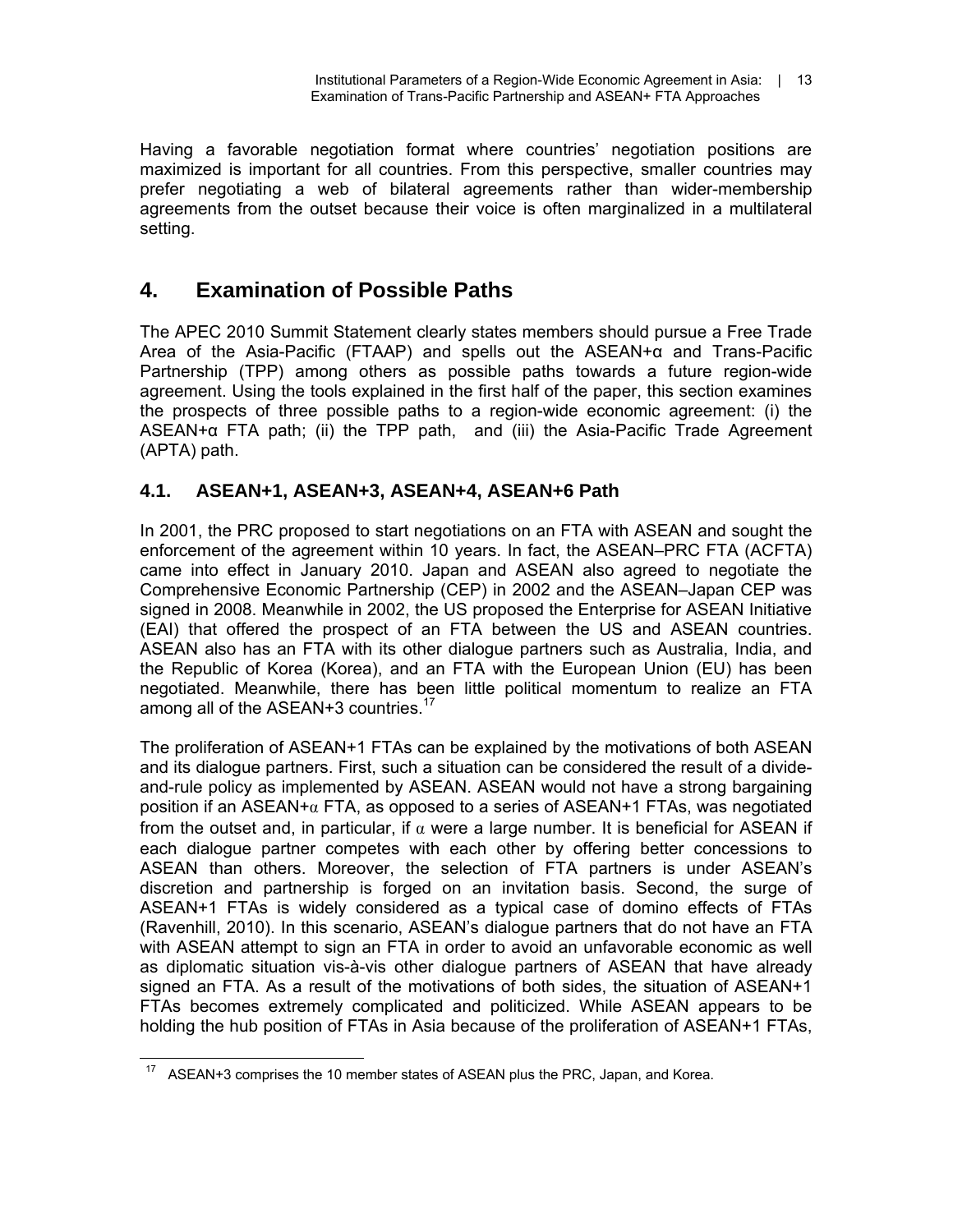this is a result of the divide-and-rule policies of ASEAN as well as other countries' policies being affected by economic and political domino effects.

There is an argument that the harmonization of ASEAN+1 FTAs is the first step in the consolidation processes (Batra, 2007). However, consolidation may not be an easy task for three reasons. First, it is extremely difficult to decide which ASEAN+1 FTAs should be consolidated. There is not much logic behind the existing ASEAN+1 FTAs. If ASEAN+Country A and ASEAN+Country B, but not ASEAN+Country C, are chosen as ASEAN+1 FTAs to be consolidated at the first stage, Country C may feel uncomfortable.<sup>18</sup>

Second, there is no driving force of consolidation, at least, from the ASEAN side—the hub of these FTAs. As mentioned above, the proliferation of ASEAN+1 FTAs is comfortable for ASEAN because such a negotiation format and agreement brings relatively large bargaining power to ASEAN compared with the situation where ASEAN needs to deal with many dialogue partners at once.

Third, ASEAN's dialogue partners may not want to have an economic agreement between them. Japan and the PRC is an often cited case of difficult bilateral relations, while other critical bilateral economic agreement such as a PRC–US FTA is also very unlikely at this stage. The difficulty of having a PRC–Japan economic agreement can be explained by two factors. First, political problems and rivalries between the two countries are the significant impediment. Each country has strong aspirations for leadership in the region and they attempt to create a favorable regional framework in which they can easily assume (exclusive) influence (Dent, 2008; Hamanaka, 2008).<sup>19</sup>

The second equally important point is that the two countries are heterogeneous in terms of key policy preference including the depth of discipline: Japan prefers strong discipline, in particular, in investment-related areas as soon as possible, while the PRC does not seek this. For example, based on Japan's request, a trilateral investment treaty has been under negotiation among the three Northeast Asian countries—the PRC, Japan, and Korea—since 2005. While Japan wants to conclude it as soon as possible, the negotiations have been prolonged partly because of the PRC's cautious stand towards investment protection. For the PRC, it may be beneficial not to subject itself to strong investment discipline so that the country maintains a free-hand to adopt discretionary investment policies. This is a good illustration of the difficulty of having a PRC–Japan economic agreement because of different policy preferences, and not only political issues. In this context, it is important to note why PRC pursues East Asia Free Trade

 $\overline{a}$ Batra (2007) develops an interesting argument on this issue. He argues that not just three ASEAN+1 FTAs (the PRC, Japan, and Korea), but four ASEAN+1 FTAs (including India), should be consolidated first. Given the size and prospects of the Indian economy, his suggestion seems to be reasonable. However, such a proposal may not be acceptable for countries other than the four, such as Australia.

 $19$  In particular, it seems that the PRC carefully chooses its FTA partners so that it can maximize its negotiation bargaining power. The PRC generally prefers to choose smaller FTA partners in terms of the PRC's trade share, with the exception of ASEAN and Australia. However, the PRC is always one of the top five trade partners from the perspective of its FTA partners. Due to such an asymmetrical relationship, the PRC has more bargaining power in FTA negotiations than at the WTO. See Gao (2008).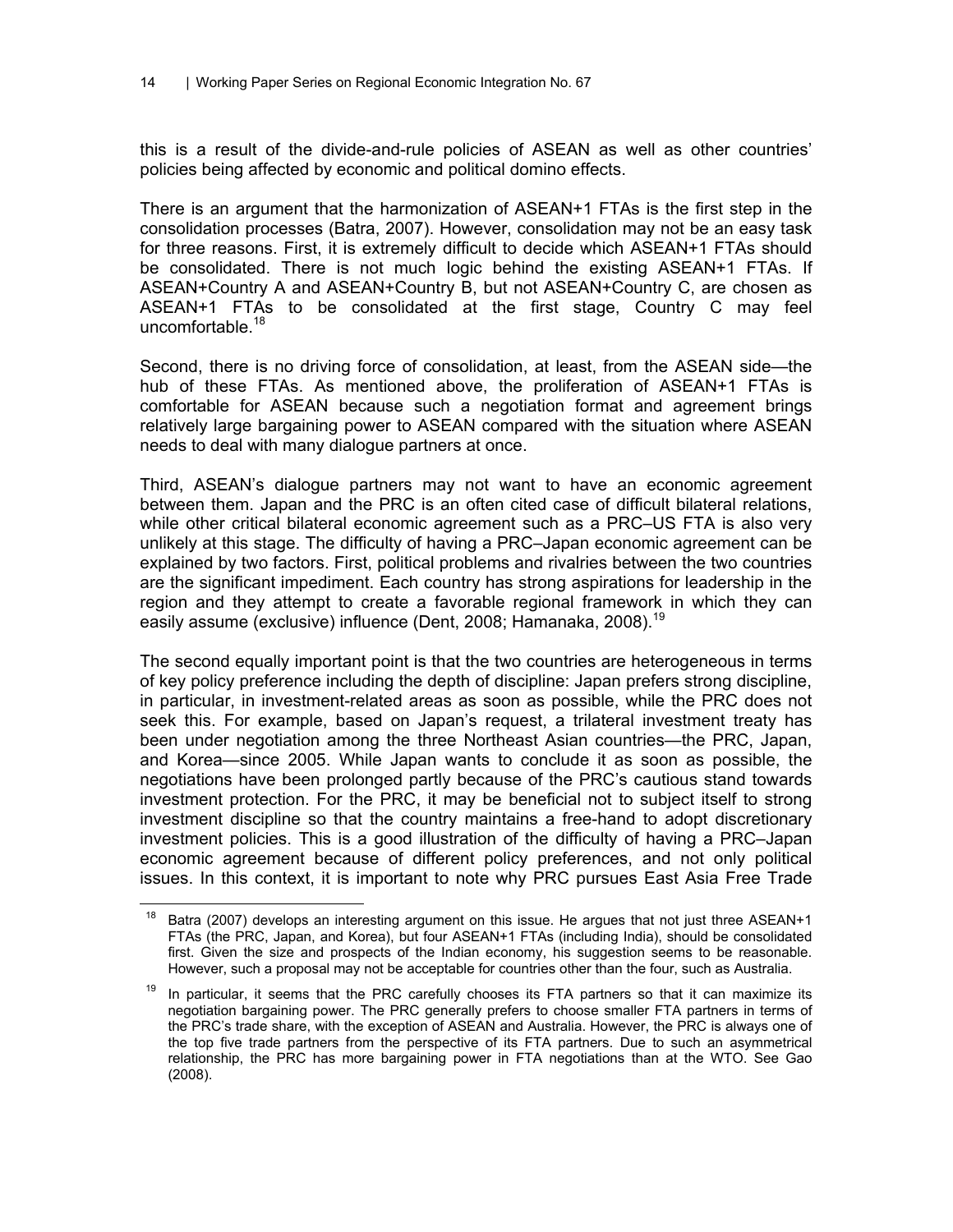Area (EAFTA) while Japan made a counter-proposal on the Comprehensive Economic Partnership in East Asia (CEPEA). Although commentators tend to focus on the membership issue arguing that PRC prefers ASEAN+3 cooperation framework where PRC can hold a dominant position while Japan is attempting to dilute the Chinese influence by including Australia and India, one should not overlook the fact that the emphasis of the two proposals is different. The Chinese proposal on EAFTA is a free trade agreement, with a natural emphasis on trade in goods, whereas the Japanese proposal on CEPEA emphasizes the significance of issues that go beyond trade in goods such as investment and services. $^{20}$ 

It seems that proponents of the ASEAN+ $\alpha$  FTA model as a platform for a future regionwide economic agreement suggest a hybrid approach, as explained in Section 2. It is expected that several ASEAN+1 FTAs would be consolidated first and then others would join later. However, the hybrid approach seems to be unrealistic if the late comers are an economic giant such as the US or India. This is because it is difficult for the second stage participants to just accept what was agreed upon by the first stage participants. Thus, if a region-wide economic agreement is realized through this path, there is a possibility that a small ASEAN+α FTA (the first stage consolidation) and a large ASEAN+β FTA (the second stage consolidation) would continue to co-exist.<sup>21</sup>

## **4.2. Trans-Pacific Partnership (TPP) Path**

The genesis of the TPP Agreement can be found in the proposed FTA between Chile and New Zealand in the 1990s.<sup>22</sup> While the two parties decided not to pursue an FTA after two rounds of negotiations, the idea of Pacific Three (P3)—comprising Chile, New Zealand, and Singapore—gained momentum when the latter two signed the Closer Economic Partnership (CEP) in 2000. Brunei Darussalam participated in the negotiations as an observer in the second round. In June 2005, four countries, including Brunei Darussalam (Pacific Four: P4), concluded the negations and the agreement known as TPP came into force in 2006.

The US manifested its interests in TPP membership when the P4 countries began to work on outstanding chapters on financial services and investment in 2008. It formally announced in November 2009 in Tokyo that the Obama Administration was ready for TPP membership negotiations. Some consider that the US is utilizing TPP to have an agreement with Asian countries that is economically meaningful as well as politically important, and in doing so avoiding the evolution of Asian economic cooperation that excludes the US (Gao, 2010). In other words, it can be said that US participation in TPP can be interpreted as a kind of divide-and-rule policy by the US towards Asian

 $\overline{a}$ 20 On Japan's Agenda for regional economic integration, see Hatch (2004). He argues that Japan's agenda is not trade liberalization but standards setting.

<sup>&</sup>lt;sup>21</sup> ASEAN+ $\alpha$  FTA (the first stage consolidation) and ASEAN+β FTA can be either nested or overlapped. For more on nested FTAs and overlapped FTAs, see section 2.

 $22$  For a more comprehensive review of the background of TPP, see Gao (2010) and the website of New Zealand Department of Foreign Affairs and Trade. Available at: http://www.mfat.govt.nz/Trade-and-Economic-Relations/Trade-Agreements/Trans-Pacific/index.php.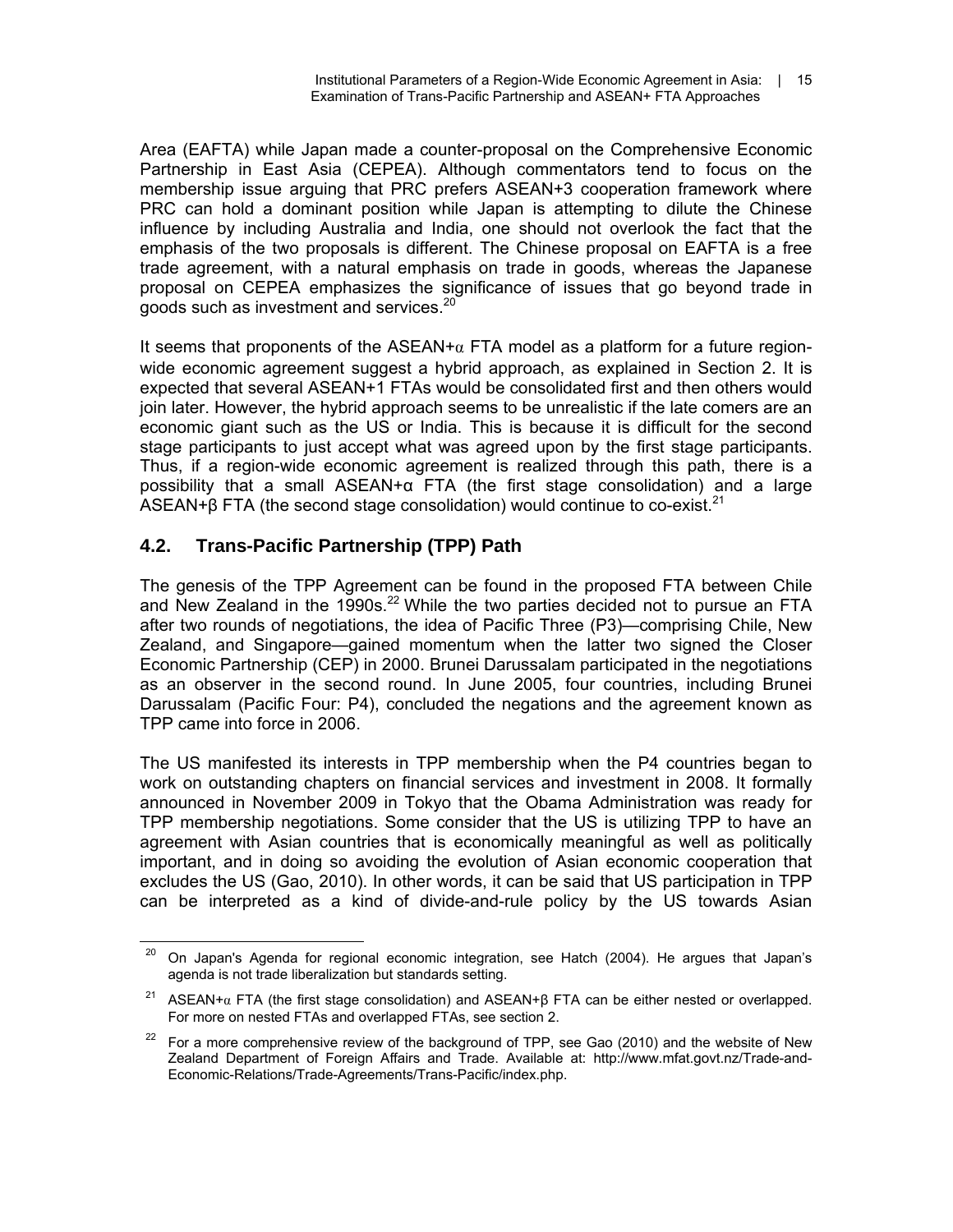regionalism. TPP also serves US interests because it may start from relatively small groups with relatively deep levels of integration.

The first negotiations were held in Melbourne in March 2010 with the participation of P4 countries, the US, Australia, Peru, and Viet Nam. Authorities in Malaysia; Taipei,China; Korea; Canada; and Colombia expressed their interest in possible participation in the future. The recent remarkable development in the TPP negotiations is that Japan manifested its interests in participating in TPP, despite the fact that the country has considerable sensitivity in liberalizing agricultural sectors, especially rice.

The significant interest in having membership in TPP is partly because of domino effects. In 2009, the US decided not to pursue bilateral FTAs with Asian countries and instead allocated resources to negotiate TPP. This means that Asian countries that did not have an FTA with the US needed to join TPP. Malaysia is a typical case because its neighbor, Singapore, signed an FTA with the US. The situation of Taipei,China may also be similar to Malaysia's. Likewise, it is widely said that Japan only realized the significance of TPP membership because of the possibility of a leveling the playing field in the US markets once the Korea-US FTA is signed. The domino of proposing bilateral FTAs between the US and individual Asian countries before 2009 was replaced by a domino of Asian countries' participation in TPP negotiations when the US stopped negotiating bilateral agreements.

The preamble to TPP clearly states that the purpose of TPP is to promote common frameworks within the Asia–Pacific region and affirm members' commitment to encourage the accession of other economies to TPP.  $23$  However, the accession procedures are unclear. First, it is unclear if an incumbent has a veto and what would happen if one incumbent does not approve accession. Second, accession criteria are uncertain. Article 20.6 simply says

This Agreement is open to accession on terms to be agreed among the Parties, by any APEC Economy or other State. The terms of such accession shall take into account the circumstances of that APEC Economy or other State, in particular with respect to timetables for liberalization.

Unclear procedures with regard to accession may produce an incentive for incumbents to exercise influence during the accession process. There is even a possibility that incumbents utilize a veto threat during the accession negotiations of new members to exploit such benefits. Such uncertainty is risky because it may result in the frustration of applicants that believe incumbents have misused the accession process to exercise their influence. In particular, given the possibility that some Asian countries might feel the US is attempting to rule Asia through TPP, accession criteria should be made clear, particularly after the US formally joins. Otherwise, applicants may become frustrated that the US requests too much from new applicants. It should be also recognized that the developmental level of original members and current applicants are relatively high. Thus,

 $\overline{a}$ Non-APEC members still have a chance at membership.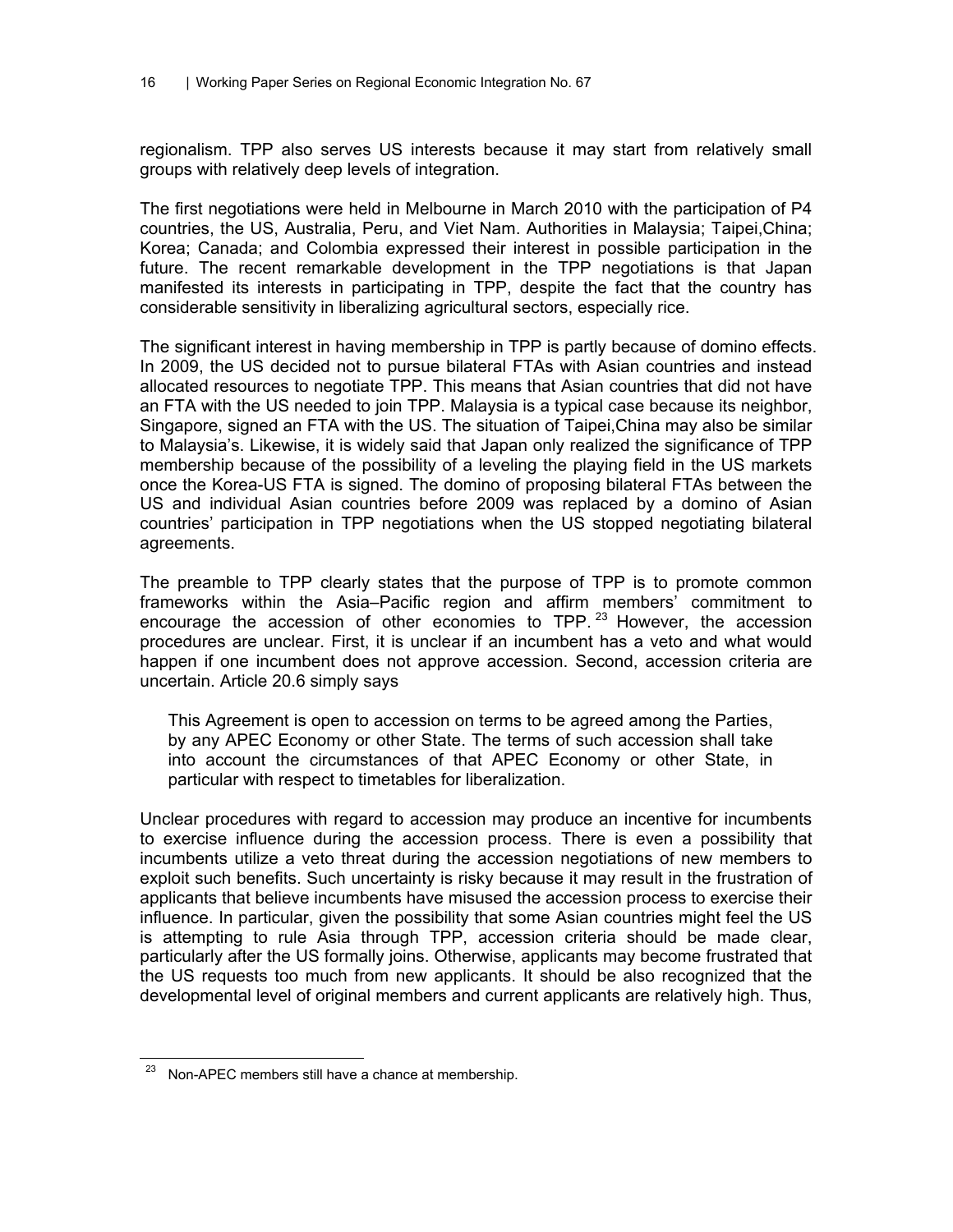whether the same accession criteria are used for developed and developing applicants in the future should be openly discussed. $24$ 

It should be also recognized that the TPP has some elements of the consolidation approach. In fact, most potential members of the TPP already have bilateral FTAs. Thus, it is possible to regard the TPP as a consolidation of bilateral FTAs among its potential members. If existing bilateral FTAs among potential members affect the modality of TPP in favor of those who already have FTA, such a situation may not be acceptable to other parties, especially new applicants that do not have bilateral with existing members. More concretely, for example, because sugar is exempted in Australia-US FTA, the US may not be required to open the sugar market under the TPP regime despite the "no *a priori* exclusion rule".25 If this is the case, new applicants which are required to follow the "no *a priori* exclusion rule" stringently may feel frustration. Equal treatment between countries which already have bilateral FTAs and those which do not have should be maintained.

TPP has already experienced strong multiple ruling problems. First, the Singapore–New Zealand FTA has not been suspended and thus a firm can choose between the better treatment afforded under either the Singapore–New Zealand FTA or TPP. This is designed to ensure that that no firms are left worse off. The trade between Singapore and Brunei Darussalam is also governed by both TPP and the ASEAN Free Trade Agreement (AFTA). This implies that TPP can serve as a platform for region-wide economic agreement at the same time that other bilateral agreements between TPP members co-exist.

Thus, for as long as the transparency of accession procedures and criteria are secured, a situation in which late-comers are not required to concede more than incumbents, and developed country incumbents are generous in accepting developing country applicants with a relatively low-level of concessions, TPP has a chance to form the basis of a future region-wide economic agreement that covers both sides of the Pacific. It may eventually grow into a possible Free Trade Area of the Asia Pacific (FTAAP).

## **4.3. Asia-Pacific Trade Agreement (APTA) Path**

While there is a view that a region-wide economic agreement is necessary, there is in fact already a quasi region-wide economic agreement in Asia: Asia-Pacific Trade Agreement (APTA). It was originally called the Bangkok Agreement but changed its

 $\overline{a}$ <sup>24</sup> In this context, services agreement under TPP could pose another issue for developing countries if TPP adopts the negative list approach, because the majority of developing countries in the region have not been ready to go beyond the positive list services commitments, which is the scheduling methodology adopted by the General Agreement on Trade in Services (GATS). Most services agreements in Asia, such as the ASEAN Framework Agreement on Services (AFAS), adopt a positive list approach. For more detail, see Hamanaka (2009).

 $25$  In fact, it is reported that the US insisted that the TPP talks should not re-open market access schedules in existing bilateral agreements (*Inside U.S. Trade* 18 June 2010. Available at: http://insidetrade.com/Inside-US-Trade/Inside-U.S.-Trade-06/18/2010/tpp-negotiators-unable-to-reachconsensus-on-key-structural-issues/menu-id-710.html).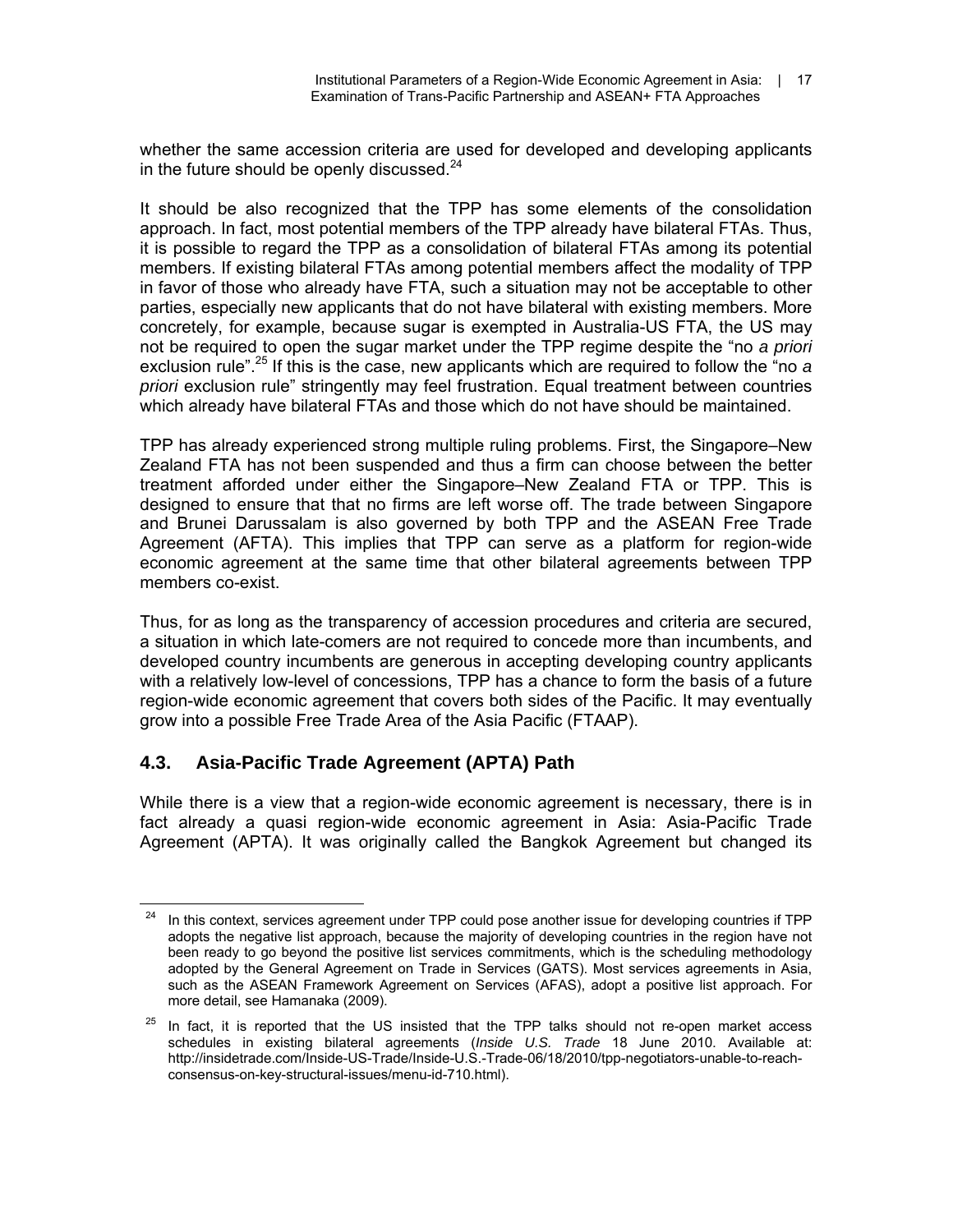name in 2005. APTA covers two of the giant economies in Asia: the PRC and India. Also, it is important to note that the trade agreement includes both the PRC and Korea.

APTA was inaugurated in July 1975 with five original members: India, Bangladesh, Sri Lanka, Korea, and the Lao People's Democratic Republic (Lao PDR). While Thailand and the Philippines originally signed the agreement, they did not ratify it mainly because the two countries considered their participation in ASEAN Preferential Trade Agreements would have been complicated if they had signed the Bangkok Agreement.<sup>26</sup> The PRC joined the agreement in 2001, the same year it joined the World Trade Organization (WTO) and proposed the ASEAN–PRC FTA.

As the history of membership expansion of the group indicates, APTA has an accession clause (Article 30) and accepts new members to the agreement. Thus, APTA may be able to serve as a platform for a region-wide economic agreement in the future. Its relatively liberal accession procedures may also contribute to its membership expansion in the future. An applicant obtains membership if at least two-thirds of participating states recommended its accession. If any of the member countries objects to such accession, the provisions of the agreement will not apply between that country and the acceding country. This means that a single country cannot block the participation of new members.

The problem of the membership criteria of APTA is that the membership is open only to the developing member countries of the United Nations (UN) Economic and Social Commission for Asia and the Pacific (ESCAP). Thus, developed countries such as Japan and Australia are unable to join. Unless accession criteria are changed, APTA will become a region-wide trade agreement for developing countries at best, not a true region-wide agreement. The related issue to this is that APTA is an FTA notified under the Enabling Clause (formally called the Decision on Differential and More Favorable Treatment, Reciprocity, and Fuller Participation of Developing Countries) agreed upon at the Tokyo Round, not GATT Article XXIV.<sup>27</sup> It is also difficult for APTA to develop as a region-wide trade agreement that extends beyond Asia and the Pacific as defined by the UN.

APTA adopts round negotiations to reduce tariffs. This approach is possible because APTA is based on the Enabling Clause, not GATT XXIV. To date, three rounds of tariff negotiations have been conducted (1979, 1990, and 2006) and the fourth round of negotiations was launched in 2007. However, the level of preferential tariffs is still insignificant. So far, only goods are covered by the agreement.

In summary, APTA is a remarkable trade agreement covering both the PRC and India. It has the potential to develop as a region-wide FTA for developing countries in Asia and

 $\overline{a}$ 

 $26$  See Kelegama (2001).

<sup>27</sup> An FTA that includes developed members of WTO should satisfy three conditions set by GATT Article XXIV. These are (i) tariffs on substantially all trade between FTA members should be removed (GATT IVXX-8 (a); (ii) an FTA should be completed within 10 years (GATT XXIV-5 (c)); and (iii) barriers to the trade with non-members should not be raised (GATT XXIV-4). In contrast, developing countries are allowed to form an FTA consisting only of developing members based on the Enabling Clause, which does not impose any condition upon the formation of an FTA.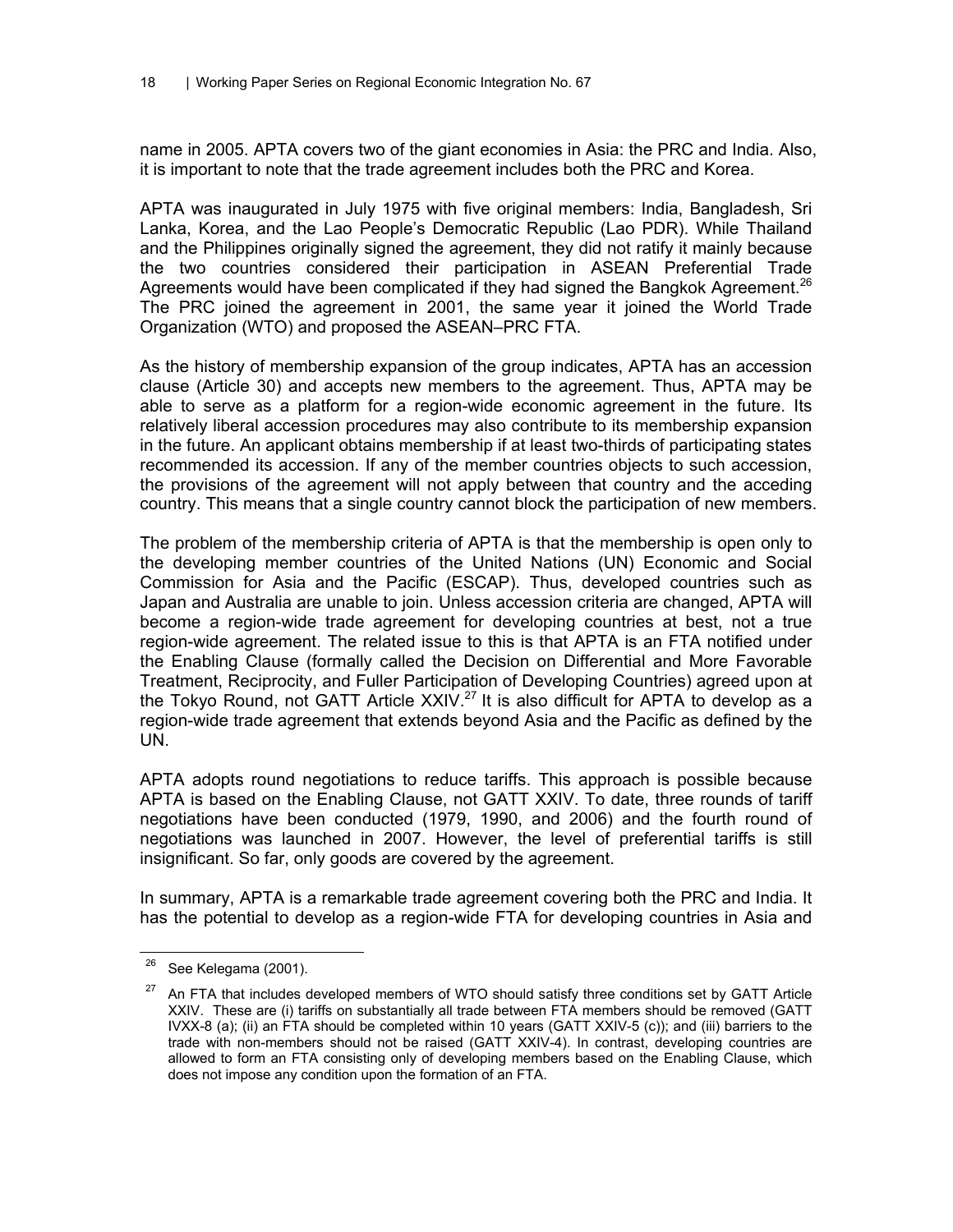the Pacific. Rather than starting negotiations on a new bilateral trade agreement between developing countries in Asia and the Pacific (the so-called South–South FTA, especially one based on the Enabling Clause, not GATT Article  $XXIV)^{28}$ , joining APTA seems to be a reasonable option in order not to intensify the Asian Noodle Bowl problem of overlapping FTAs. Given that APTA is based on the Enabling Clause, concessions under the agreement can be tailor-made to suit the unique situations of individual developing countries.

# **5. Conclusion**

This paper has considered the path or sequencing towards a future region-wide economic agreement in Asia. The paper first presented two possible approaches to a region-wide economic agreement: the consolidation approach and the expansion approach. The differences between the two approaches center on the timing and the participants of negotiations of the future region-wide economic agreement, and the level of freedom that the negotiating parties have. In the expansion approach, the negotiations are started by a small group of countries at an early stage and they have relatively highlevel of freedom to design the economic agreement. In contrast, in the consolidation approach, negotiations can be started only after all concerned parties get ready for negotiations and the negotiations are considerably influenced by (harmonized) existing bilateral agreements that should be the basis of a region-wide economic agreement.

There are some useful political economy theories for comparing the two approaches mentioned above. The relative power shift theory suggests that a rising power sometimes has an incentive to delay the timing of signing an agreement until it becomes powerful enough to dominate the negotiations. The divide-and-rule policy is also helpful in understanding the negotiation format preferred by each country, depending on the situation. The broader–deeper trade-off theorem also provides the rationale for starting from a small agreement and accepting others later to achieve a broader agreement. The participation process is critical for incumbents to exercise influence on new members.

Against those theoretical backgrounds, the paper also examined the future prospects of three existing economic agreements. The proliferation of ASEAN+1 FTAs is the result of various political forces, including the divide-and-rule policy and domino effects. If policymakers in the region opt for this path, they need to answer which ASEAN+1 FTAs should be harmonized and how they should be organized in the harmonization process. If policymakers fail to manage the process, there is a risk of having two region-wide economic agreements in Asia: a small ASEAN+ $\alpha$  FTA and a large ASEAN+β FTA, which would be nested or significantly overlapped. While APTA is a significant agreement covering both the PRC and India, it can grow, at best, as a region-wide economic agreement for developing countries only since the participation of developed countries is prohibited by its accession rules. For developing countries in Asia, joining APTA seems to be a better option than starting negotiations on a new South–South economic

 $\overline{a}$  $28$  On the negative sides of FTA based on Enabling Clause, see Rajapatirana (1994), Baldwin (2006) and Park (2009).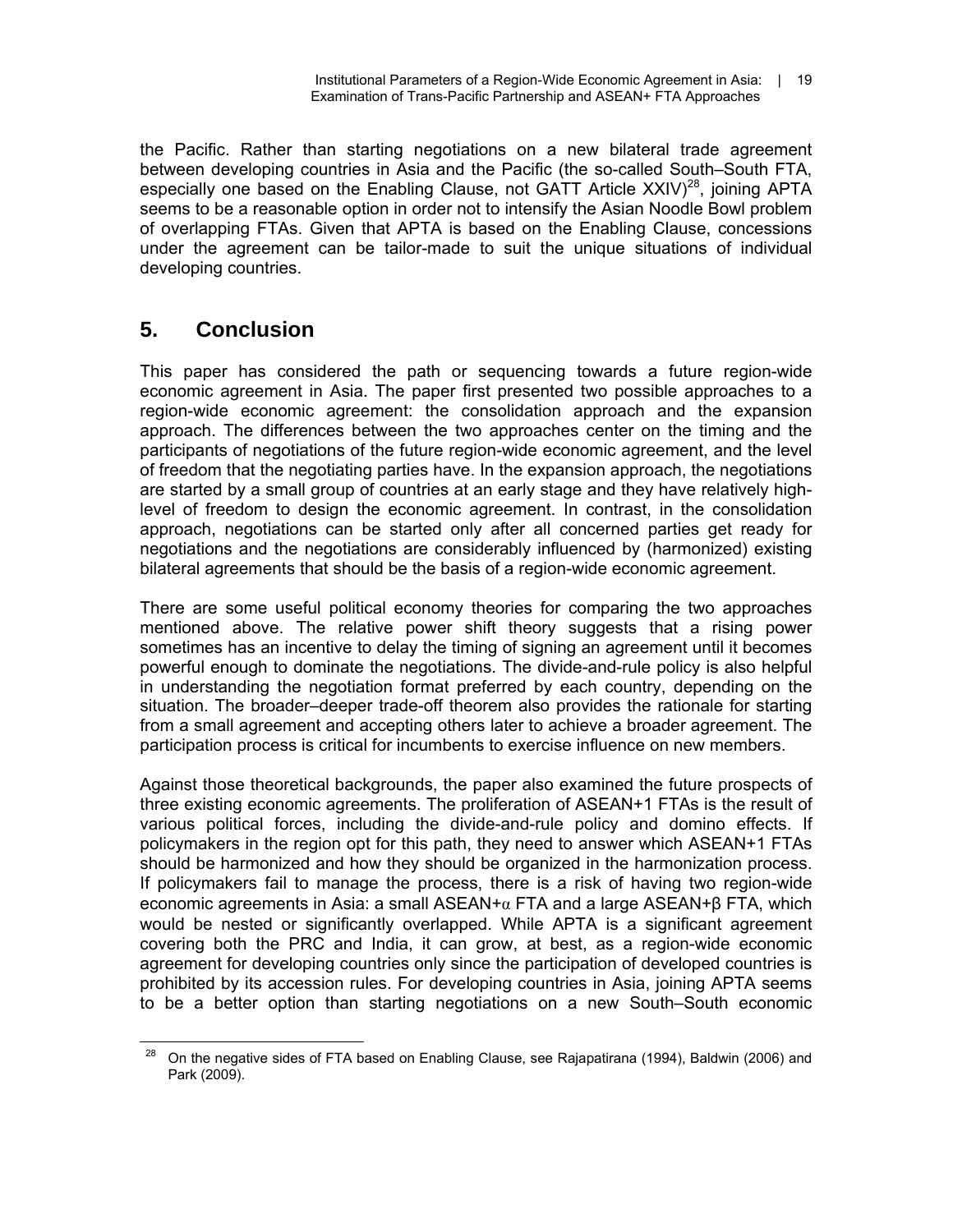agreement. The newly-created TPP has a chance to form the basis of a future regionwide economic agreement that covers both sides of the Pacific so long as the transparency of accession procedures and criteria are secured, and late-comers are not required to concede more than incumbents. The developed incumbents of TPP should be generous in accepting developing applicants, even if they cannot offer a comparable level of concessions to incumbents.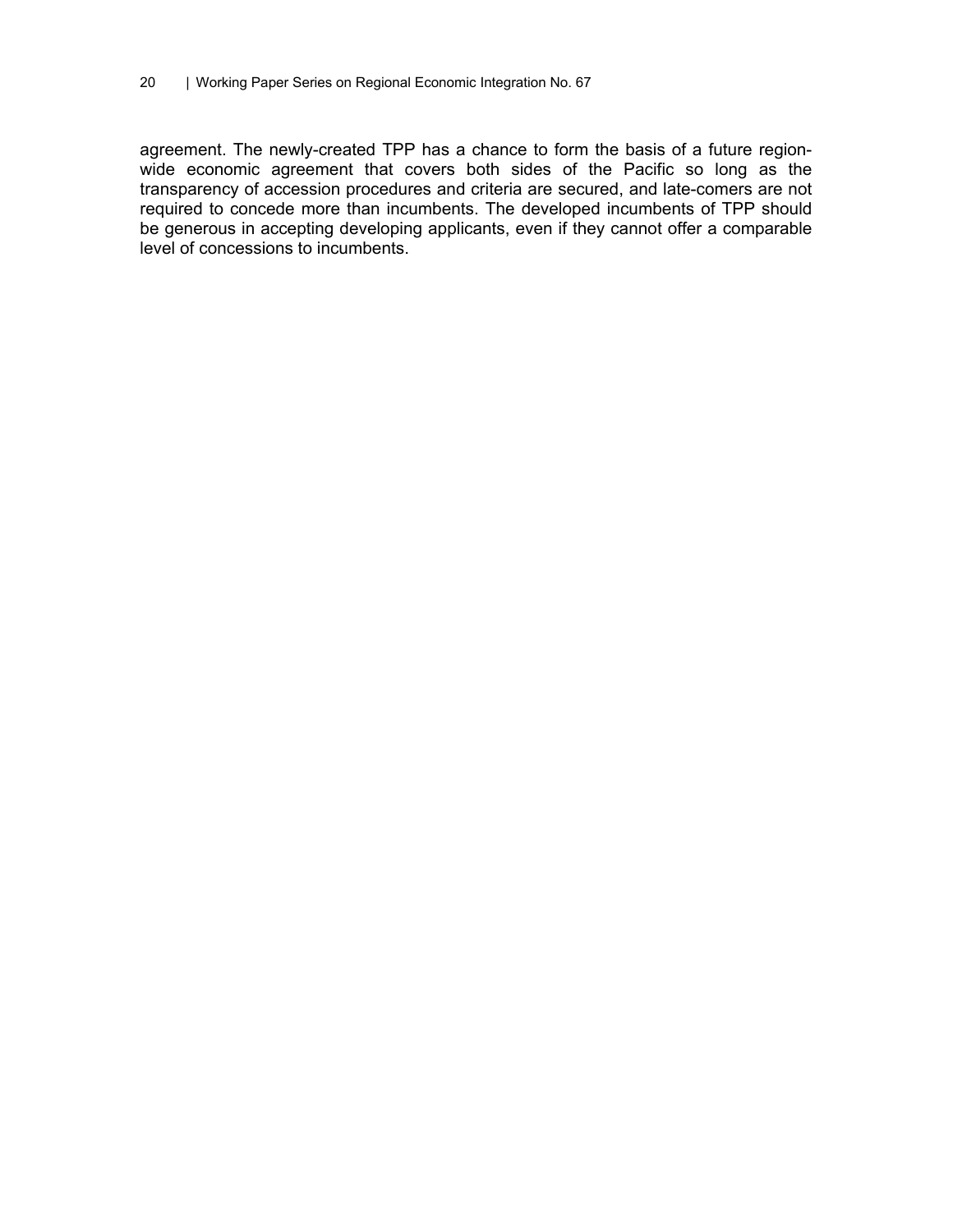## **References**

- K. Abbott, R. O. Keohane, A. Moravcsik, A-M. Slaughter, and D. Snidal. 2000. The Concept of Legalization. *International Organization*. 54 (3). pp**.** 401–419.
- Asia-Pacific Economic Cooperation (APEC). 2008. *Identifying Convergences and Divergences in APEC RTAs/FTAs*. Paper submitted by APEC Senior Officials Meeting Chair to the 20<sup>th</sup> APEC Ministerial Meeting. Peru. 19-20 November. http://aimp.apec.org/Documents/2008/MM/AMM/08\_amm\_010.doc
- R. E. Baldwin. 1993. A Domino Theory of Regionalism. *NBER Working Paper.* W4465.
- ———. 2006. Multilateralising Regionalism: Spaghetti Bowls as Building Blocs on the Path to Global Free Trade. *The World Economy.* 29 (11). pp. 1451–1518.
- W. Bartlett. 2009. Regional Integration and Free-trade Agreements in the Balkans: Opportunities, Obstacles and Policy Issues. *Economic Change and Restructuring*. 42 (1). pp. 25–46.
- A. Batra. 2007. Asian Economic Integration: ASEAN+3+1 or ASEAN+1s? *ASEAN Economic Bulletin*. 24 (2). pp. 181–204.
- P. Brenton and H. Imagawa. 2005. Rules of Origin, Trade, and Customs. In L. De Wulf and J. B. Sokol. *Customs Modernization Handbook*. Washington DC: World Bank.
- D. Bearce and S. Bondanella. 2007. Intergovernmental Organizations, Socialization, and Member-State Interest Convergence. *International Organization*. 61 (4). pp. 703– 733.
- J. Beyers. 2005. Multiple Embeddedness and Socialization in Europe: The Case of Council Officials. *International Organization.* 59 (4). pp. 899–936.
- O. Cadot, J. de Melo, and M. Olarreaga. 2002. Harmonizing External Quotas in an FTA: A Step Backward? *Economics & Politics*. 14 (3). pp. 259–282.
- S. Y. Chia. 2010. Trade and Investment Policies and Regional Economic Integration in East Asia. *ADBI Working Papers.* 210.
- D. Crone. 1993. Does Hegemony Matter? The Reorganization of the Pacific Political Economy. *World Politics*. 45 (4). pp. 501–525.
- C. Dent. 2008. China, Japan, and Regional Leadership in East Asia. Cheltenham: Edward Elgar.
- G. W. Downs, D. M. Rocke, and P. N. Barsoom. 1998. Managing the Evolution of Multilateralism. *International Organization*. 52 (2). pp. 397–419.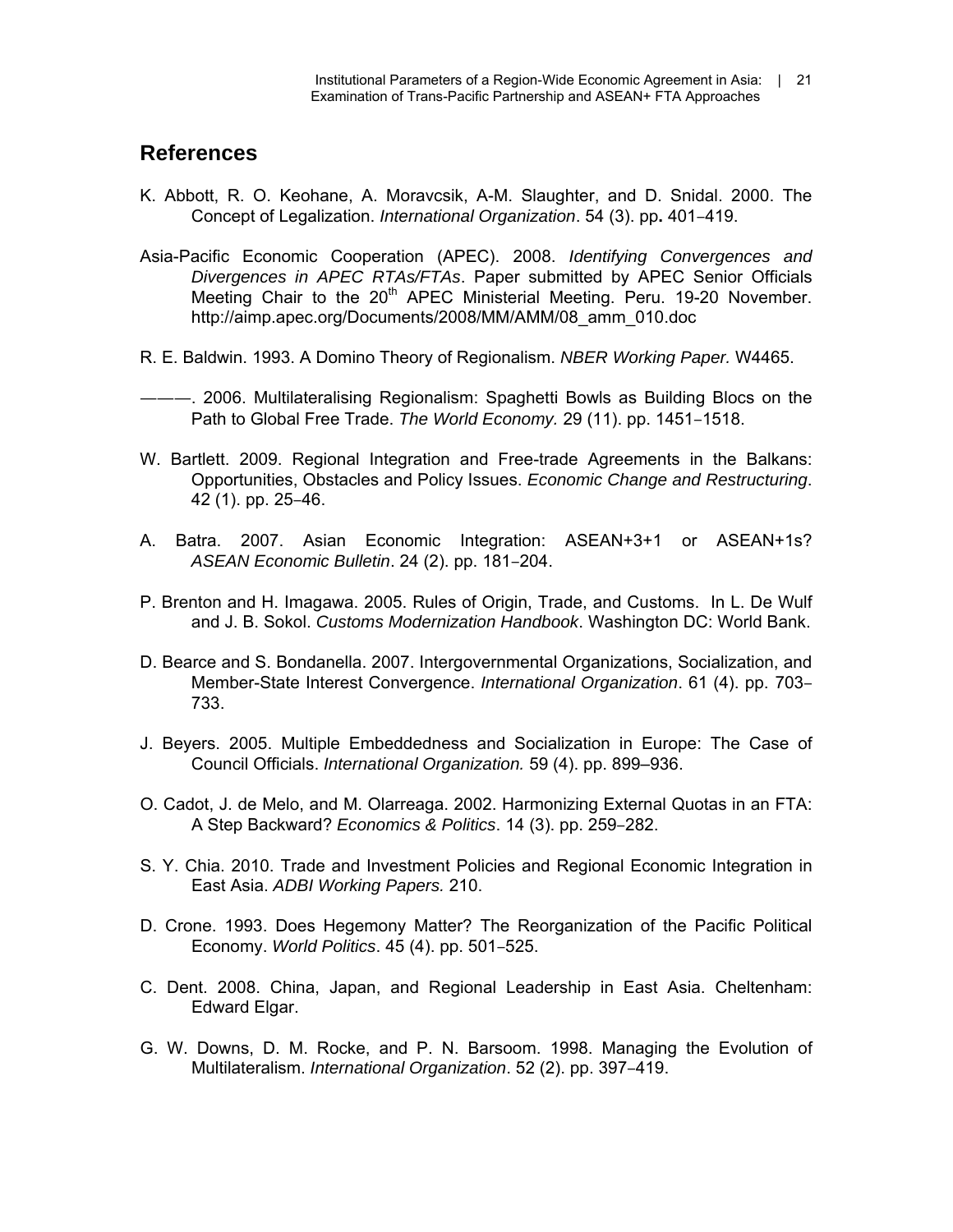- G. Elezi. 2010. From Regional to European? Discussing the EU Options and Paths for Integration in the Balkans. Paper presented at the South East Europe Student Research Conference 2010. Prishtina, Republic of Kosovo. 28–29 May.
- Japan Ministry of Economy, Trade and Industry (METI). 2003. 2003 Report on the WTO Consistency of Trade Policies by Major Trading Partners. http://www.meti.go.jp/ english/report/index\_report.html.
- H. Gao. 2008. The RTA Strategy of China: A Critical Visit. In R. Buckley, V. I. Lo and L. Boulle, eds. *Challenges to Multilateral Trade: The Impact of Bilateral, Preferential and Regional Agreements*. Kluwer Law International.
- -. 2010. The Trans-Pacific Strategic Economic Partnership Agreement: A Critical Analysis. *Legal Issues of Economic Integration*. 37 (3). pp. 221–240.
- M. Gilligan. 2004. Is There a Broader-Deeper Trade-off in International Multilateral Agreements? *International Organization*. 58 (3). pp. 459–484.
- J. M. Grieco. 1995. The Maastricht Treaty, Economic and Monetary Union and the Neo-Realist Research Programme. *Review of International Studies.* 21. pp. 21–40.
- S. Hamanaka. 2008. Comparing Summitry, Financial and Trade Regionalisms in East Asia: From the Japanese Perspective. In C. Dent, ed. *China, Japan and Regional Leadership in East Asia*. Cheltenham: Edward Elgar.
- ———. 2009. The Building versus Stumbling Block Debate of Regionalism: From the Perspective of Services Trade Liberalization in Asia. *Journal of World Trade*. 43 (4). pp. 873–893.
- ———. 2010. *Asian Regionalism and Japan: The Politics of Membership in Regional Diplomatic, Financial and Trade Groups*. London: Routledge.
- W. Hatch. 2004. Japan's Agenda for Asian Regionalism: Industrial Harmonization, Not Free Trade. *Japanese Economy.* 32 (2). pp. 86–97.
- A. Hurrell. 1992. Latin America in the New World Order: A Regional Bloc of the Americas? *International Affairs (Royal Institute of International Affairs)*. 68 (1). pp.121–139.
- ———. 1995. Regionalism in Theoretical Perspective. In L. Fawcett and A. Hurrell, eds. *Regionalism in World Politics: Regional Organization and International Order*. Oxford: Oxford University Press.
- A. I. Johnson and R. Ross. 1999. *Engaging China: the Management of an Emerging Power*. London: Routledge.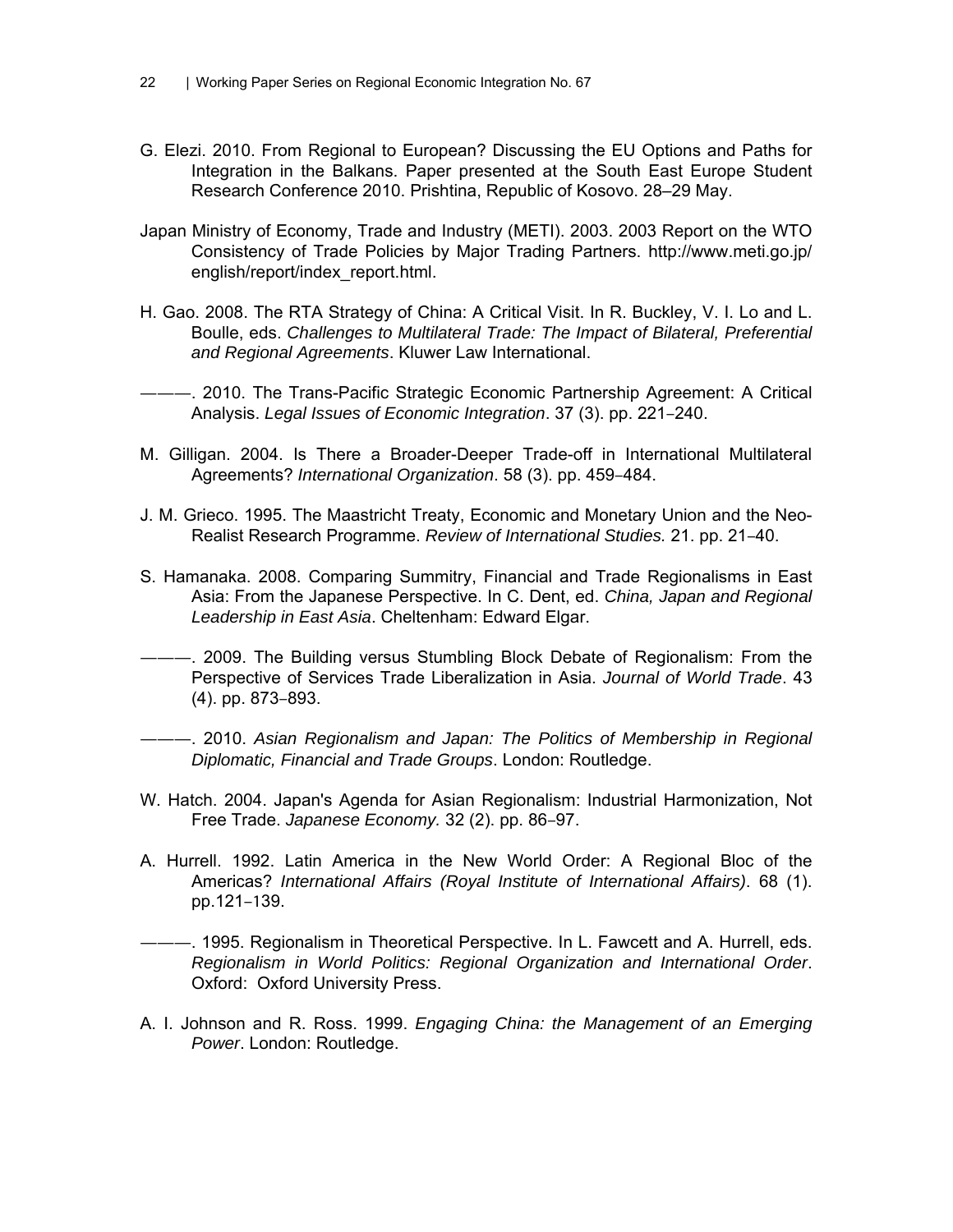- M. Kahler. 1992. Multilateralism with Small and Large Numbers. *International Organization.* 46 (3). pp. 681–708.
- S. Kelegama. 2001. Bangkok Agreement and BIMSTEC: Crawling Regional Economic Groupings in Asia. *Journal of Asian Economics*. 12 (1). pp. 105–121.
- J. Kelley. 2010. The Role of Membership Rules in Regional Organizations. *ADB Working Paper Series on Regional Economic Integration*. 53. Manila: Asian Development Bank.
- J. Menon. 2009. Dealing with the Proliferation of Bilateral Free Trade Agreements. *The World Economy*. 32 (10). pp. 1381–1407.
- P. A. Messerlin and S. Miroudot. 2004. *Harmonization of FTAs in South-East Europe: The Options Ahead*. http://www.stabilitypact.org/trade/Discussion%20Paper %20re%20Harmon%20Options%20Sept%2004.pdf
- H. Morgenthau. 1960. *Politics Among Nations: The Struggle for Power and Peace*. Fifth Edition, Revised. New York: Alfred A Knopf.
- New Zealand Ministry of Foreign Affairs and Trade. 2005. *The New Zealand–Singapore– Chile–Brunei Darussalam Trans-Pacific Strategic Economic Partnership*. http://www.mfat.govt.nz/downloads/trade-agreement/transpacific/tran spacific/trans-pacificbooklet.pdf
- I. Park and S. Park. 2009. Consolidation and Harmonization of Regional Trade Agreements (RTAs): A Path Toward Global Free Trade. *Munich Personal RePEc Archive*. Germany: Munich University Library.
- R. Pomfret. 2005. Sequencing Trade and Monetary Integration: Issues and Application to Asia. *Journal of Asian Economics*. 16 (1). pp.105–124.
- S. Rajapatirana. 1994. The Evolution of Trade Treaties and Trade Creation: Lessons for Latin America. *Policy Research Working Paper*. 1371. Washington, DC: The World Bank.
- J. Ravenhill. 2010. The 'New East Asian Regionalism': A Political Domino Effect. *Review of International Political Economy*. 17 (2). pp. 178–208.
- B. Reka. 2006. EU Post Westphalia Dilemma: Natikon or Member State? *CROSSROADS –The Macedonian Foreign Policy Journal*. 1. pp. 121–143.
- A. Trejos. 2005. Bilateral and Regional Free Trade Agreements, and Their Relationship with the WTO and the Doha Development Agenda. *Global Economy Journal*. 5 (4). pp. 1–8.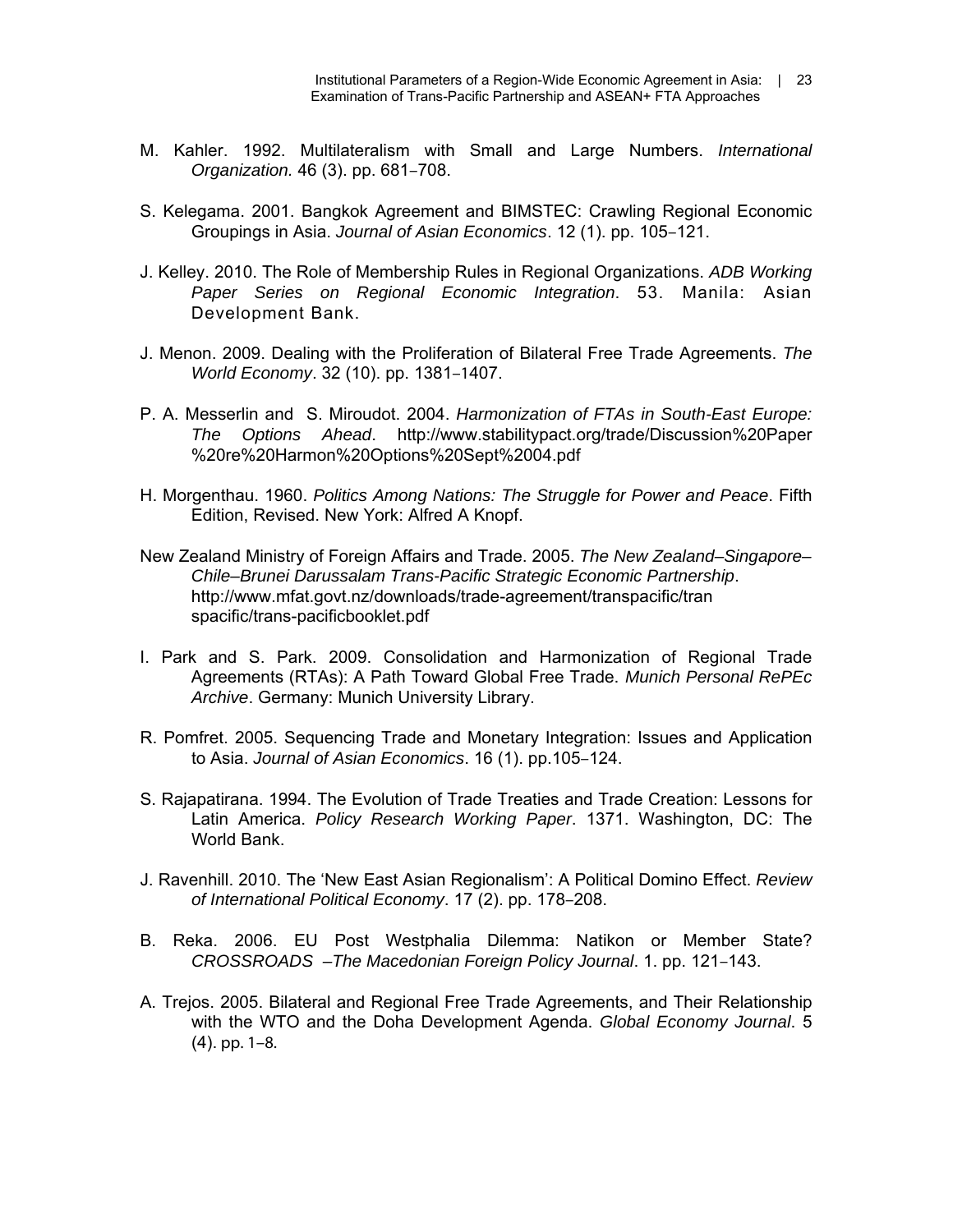- United States General Accounting Office. 2004. *Intensifying Free Trade Negotiating Agenda Calls for Better Allocation of Staff and Resources*. Washington DC.
- World Bank. 2000. *The Road to Stability and Prosperity in South Eastern Europe: A Regional Strategy Paper*. Washington DC: The World Bank.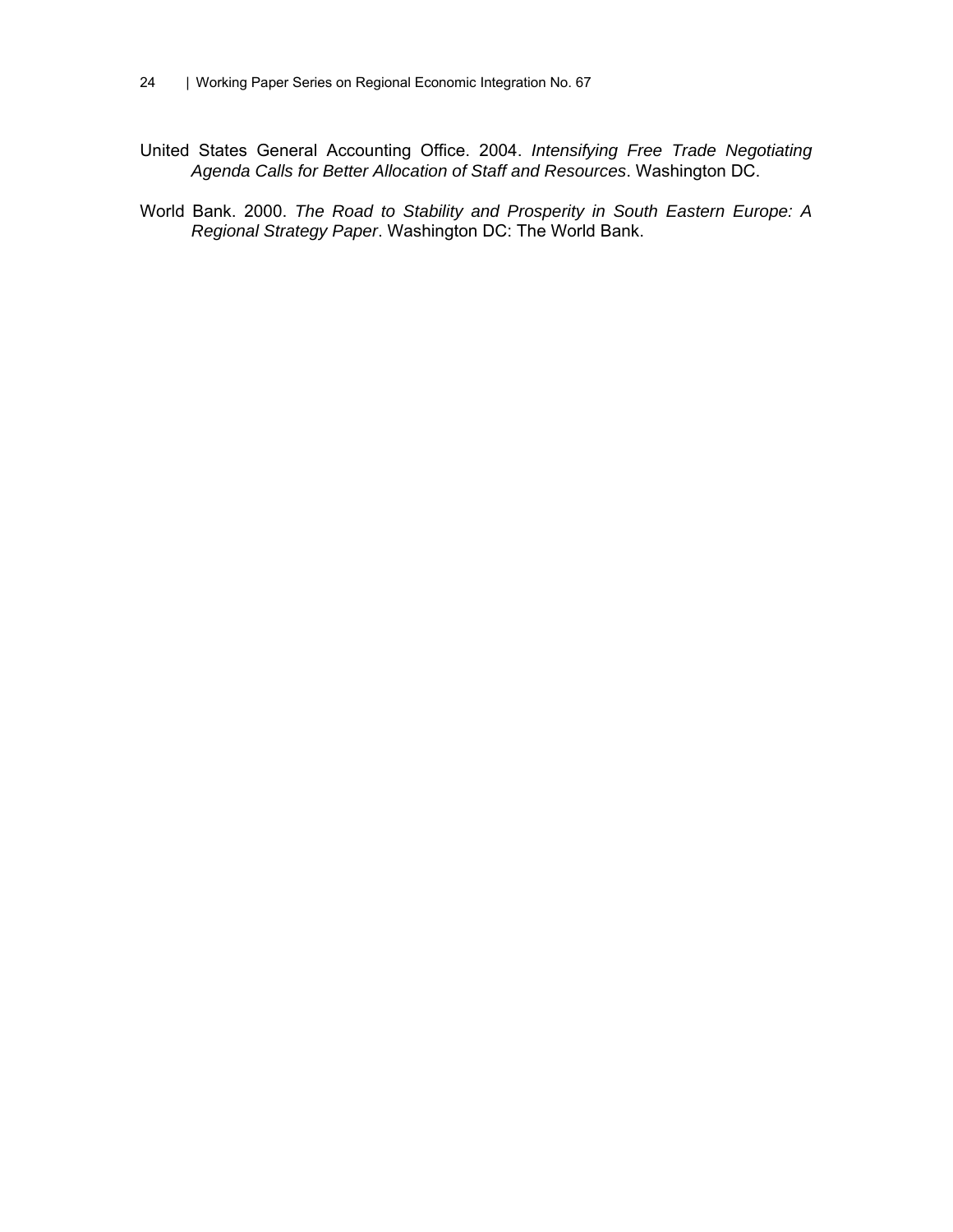## **ADB Working Paper Series on Regional Economic Integration\***

- 1. "The ASEAN Economic Community and the European Experience" by Michael G. Plummer
- 2. "Economic Integration in East Asia: Trends, Prospects, and a Possible Roadmap" by Pradumna B. Rana
- 3. "Central Asia after Fifteen Years of Transition: Growth, Regional Cooperation, and Policy Choices" by Malcolm Dowling and Ganeshan Wignaraja
- 4. "Global Imbalances and the Asian Economies: Implications for Regional Cooperation" by Barry Eichengreen
- 5. "Toward Win-Win Regionalism in Asia: Issues and Challenges in Forming Efficient Trade Agreements" by Michael G. Plummer
- 6. "Liberalizing Cross-Border Capital Flows: How Effective Are Institutional Arrangements against Crisis in Southeast Asia" by Alfred Steinherr, Alessandro Cisotta, Erik Klär, and Kenan Šehović
- 7. "Managing the Noodle Bowl: The Fragility of East Asian Regionalism" by Richard E. Baldwin
- 8. "Measuring Regional Market Integration in Developing Asia: a Dynamic Factor Error Correction Model (DF-ECM) Approach" by Duo Qin, Marie Anne Cagas, Geoffrey Ducanes, Nedelyn Magtibay-Ramos, and Pilipinas F. Quising
- 9. "The Post-Crisis Sequencing of Economic Integration in Asia: Trade as a Complement to a Monetary Future" by Michael G. Plummer and Ganeshan Wignaraja
- 10. "Trade Intensity and Business Cycle Synchronization: The Case of East Asia" by Pradumna B. Rana
- 11. "Inequality and Growth Revisited" by Robert J. Barro
- 12. "Securitization in East Asia" by Paul Lejot, Douglas Arner, and Lotte Schou-Zibell
- 13. "Patterns and Determinants of Cross-border Financial Asset Holdings in East Asia" by Jong-Wha Lee
- 14. "Regionalism as an Engine of Multilateralism: A Case for a Single East Asian FTA" by Masahiro Kawai and Ganeshan Wignaraja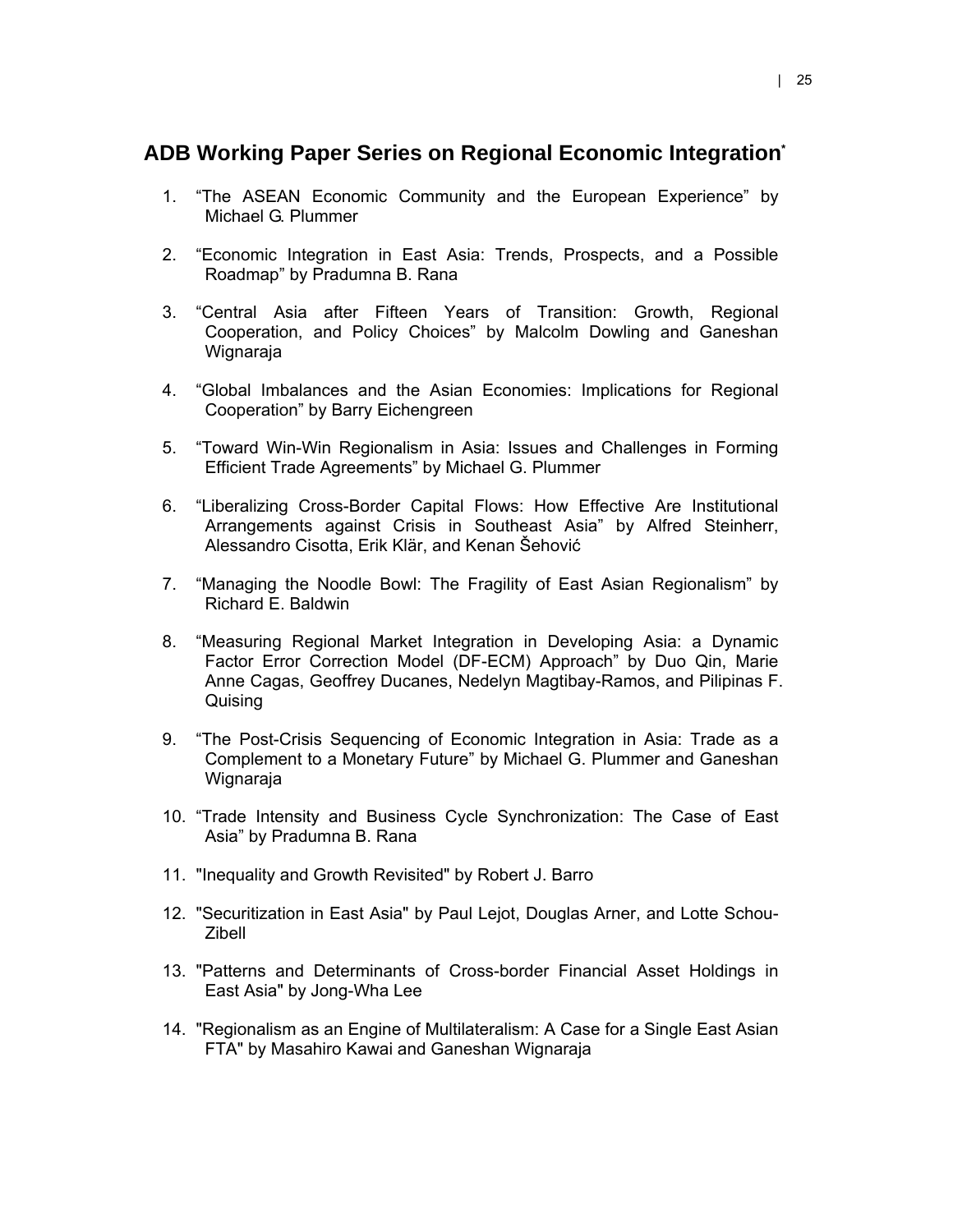- 15. "The Impact of Capital Inflows on Emerging East Asian Economies: Is Too Much Money Chasing Too Little Good?" by Soyoung Kim and Doo Yong Yang
- 16. "Emerging East Asian Banking Systems Ten Years after the 1997/98 Crisis" by Charles Adams
- 17. "Real and Financial Integration in East Asia" by Soyoung Kim and Jong-Wha Lee
- 18. "Global Financial Turmoil: Impact and Challenges for Asia's Financial Systems" by Jong-Wha Lee and Cyn-Young Park
- 19. "Cambodia's Persistent Dollarization: Causes and Policy Options" by Jayant Menon
- 20. "Welfare Implications of International Financial Integration" by Jong-Wha Lee and Kwanho Shin
- 21. "Is the ASEAN-Korea Free Trade Area (AKFTA) an Optimal Free Trade Area?" by Donghyun Park, Innwon Park, and Gemma Esther B. Estrada
- 22. "India's Bond Market—Developments and Challenges Ahead" by Stephen Wells and Lotte Schou- Zibell
- 23. "Commodity Prices and Monetary Policy in Emerging East Asia" by Hsiao Chink Tang
- 24. "Does Trade Integration Contribute to Peace?" by Jong-Wha Lee and Ju Hyun Pyun
- 25. "Aging in Asia: Trends, Impacts, and Responses" by Jayant Menon and Anna Melendez-Nakamura
- 26. "Re-considering Asian Financial Regionalism in the 1990s" by Shintaro Hamanaka
- 27. "Managing Success in Viet Nam: Macroeconomic Consequences of Large Capital Inflows with Limited Policy Tools" by Jayant Menon
- 28. "The Building Block Versus Stumbling Block Debate of Regionalism: From the Perspective of Service Trade Liberalization in Asia" by Shintaro Hamanaka
- 29. "East Asian and European Economic Integration: A Comparative Analysis" by Giovanni Capannelli and Carlo Filippini
- 30. "Promoting Trade and Investment in India's Northeastern Region" by M. Govinda Rao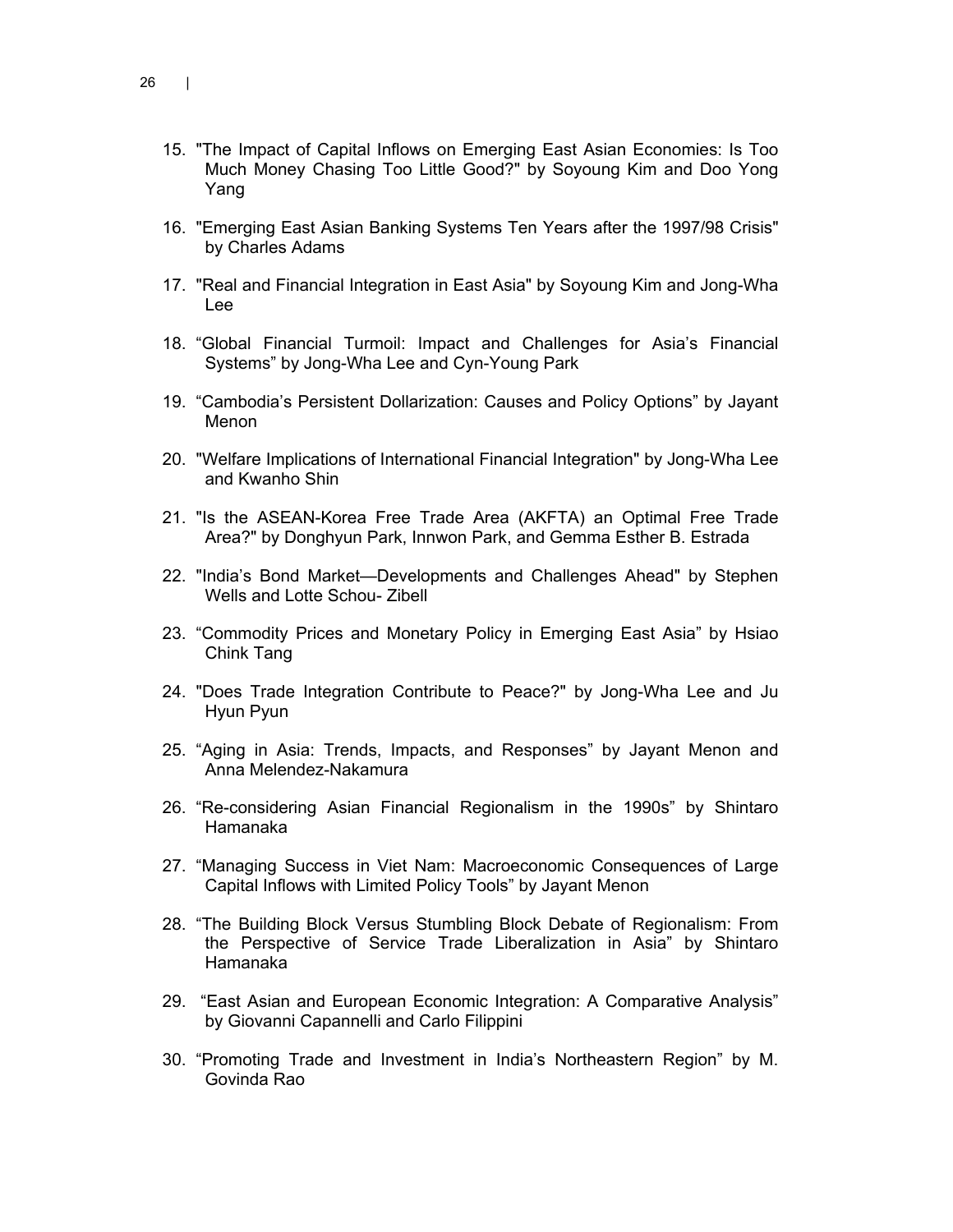- 31. "Emerging Asia: Decoupling or Recoupling" by Soyoung Kim, Jong-Wha Lee, and Cyn-Young Park
- 32. "India's Role in South Asia Trade and Investment Integration" by Rajiv Kumar and Manjeeta Singh
- 33. "Developing Indicators for Regional Economic Integration and Cooperation" by Giovanni Capannelli, Jong-Wha Lee, and Peter Petri
- 34. "Beyond the Crisis: Financial Regulatory Reform in Emerging Asia" by Chee Sung Lee and Cyn-Young Park
- 35. "Regional Economic Impacts of Cross-Border Infrastructure: A General Equilibrium Application to Thailand and Lao PDR" by Peter Warr, Jayant Menon, and Arief Anshory Yusuf
- 36. "Exchange Rate Regimes in the Asia-Pacific Region and the Global Financial Crisis" by Warwick J. McKibbin and Waranya Pim Chanthapun
- 37. "Roads for Asian Integration: Measuring ADB's Contribution to the Asian Highway Network" by Srinivasa Madhur, Ganeshan Wignaraja,and Peter Darjes
- 38. "The Financial Crisis and Money Markets in Emerging Asia" by Robert Rigg and Lotte Schou-Zibell
- 39. "Complements or Substitutes? Preferential and Multilateral Trade Liberalization at the Sectoral Level" by Mitsuyo Ando, Antoni Estevadeordal, and Christian Volpe Martincus
- 40. "Regulatory Reforms for Improving the Business Environment in Selected Asian Economies—How Monitoring and Comparative Benchmarking can Provide Incentive for Reform" by Lotte Schou-Zibell and Srinivasa Madhur
- 41. "Global Production Sharing, Trade Patterns, and Determinants of Trade Flows in East Asia" by Prema–Chandra Athukorala and Jayant Menon
- 42. "Regionalism Cycle in Asia (-Pacific): A Game Theory Approach to the Rise and Fall of Asian Regional Institutions" by Shintaro Hamanaka
- 43. "A Macroprudential Framework for Monitoring and Examining Financial Soundness" by Lotte Schou-Zibell, Jose Ramon Albert, and Lei Lei Song
- 44. "A Macroprudential Framework for the Early Detection of Banking Problems in Emerging Economies" by Claudio Loser, Miguel Kiguel, and David **Mermelstein**
- 45. "The 2008 Financial Crisis and Potential Output in Asia: Impact and Policy Implications" by Cyn-Young Park, Ruperto Majuca, and Josef Yap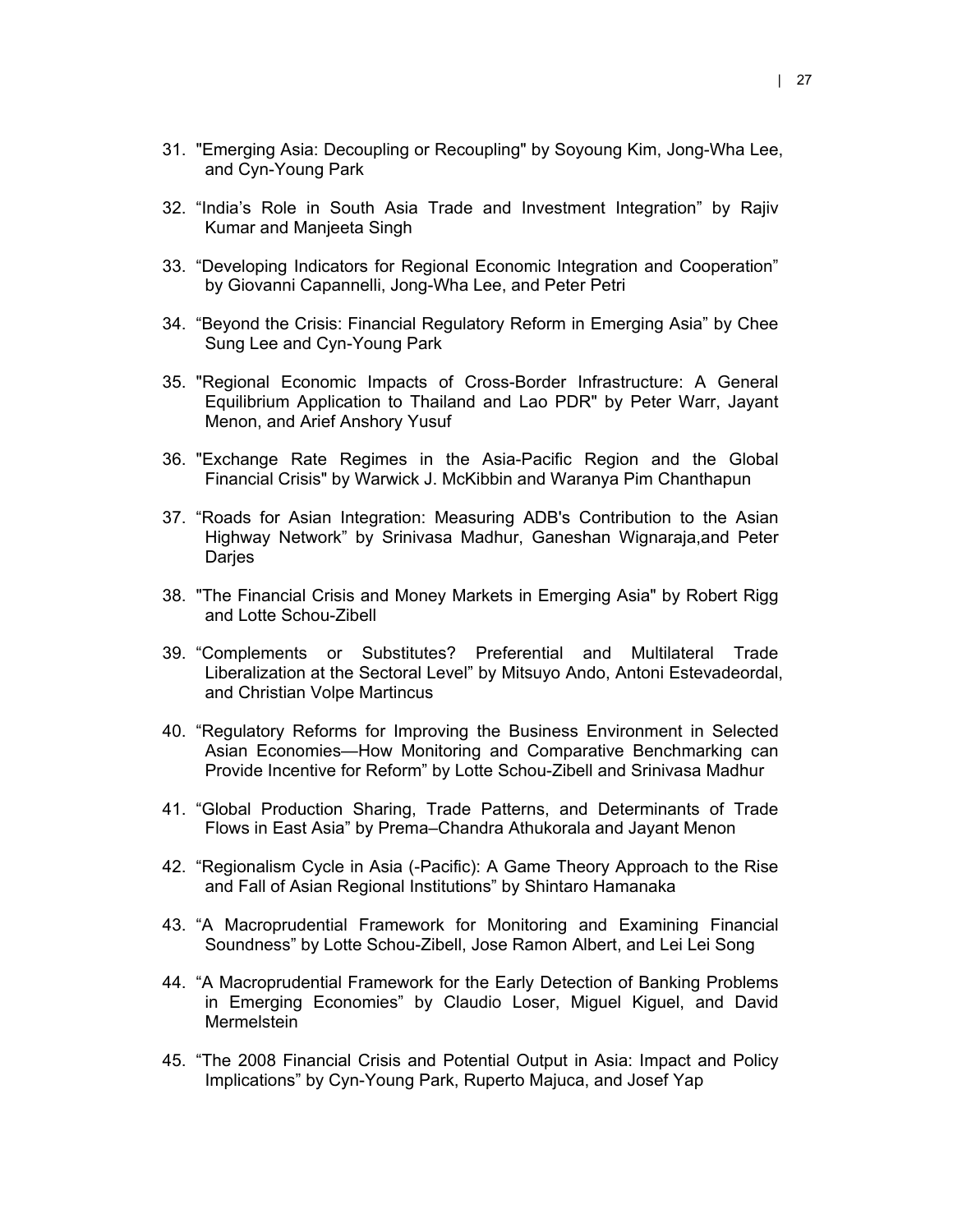- 46. "Do Hub-and-Spoke Free Trade Agreements Increase Trade? A Panel Data Analysis" by Jung Hur,Joseph Alba,and Donghyun Park
- 47. "Does a Leapfrogging Growth Strategy Raise Growth Rate? Some International Evidence" by Zhi Wang, Shang-Jin Wei, and Anna Wong
- 48. "Crises in Asia: Recovery and Policy Responses" by Kiseok Hong and Hsiao Chink Tang
- 49. "A New Multi-Dimensional Framework for Analyzing Regional Integration: Regional Integration Evaluation (RIE) Methodology" by Donghyun Park and Mario Arturo Ruiz Estrada
- 50. "Regional Surveillance for East Asia: How Can It Be Designed to Complement Global Surveillance?" by Shinji Takagi
- 51. "Poverty Impacts of Government Expenditure from Natural Resource Revenues" by Peter Warr, Jayant Menon, and Arief Anshory Yusuf
- 52. "Methods for Ex Ante Economic Evaluation of Free Trade Agreements" by David Cheong
- 53. "The Role of Membership Rules in Regional Organizations" by Judith Kelley
- 54. "Shaping New Regionalism in the Pacific Islands: Back to the Future?" by Satish Chand
- 55. "Trade Facilitation Measures under Free Trade Agreements: Are They Discriminatory against Non-Members?" by Shintaro Hamanaka, Aiken Tafgar, and Dorothea Lazaro
- 56. "Production Networks and Trade Patterns in East Asia: Regionalization or Globalization?" by Prema-chandra Athukorala
- 57. "Global Financial Regulatory Reforms: Implications for Developing Asia" by Douglas W. Arner and Cyn-Young Park
- 58. "Asia's Contribution to Global Rebalancing" by Charles Adams, Hoe Yun Jeong, and Cyn-Young Park
- 59. "Methods for Ex Post Economic Evaluation of Free Trade Agreements" by David Cheong
- 60. "Responding to the Global Financial and Economic Crisis: Meeting the Challenges in Asia" by Douglas W. Arner and Lotte Schou-Zibell
- 61. "Shaping New Regionalism in the Pacific Islands: Back to the Future?" by Satish Chand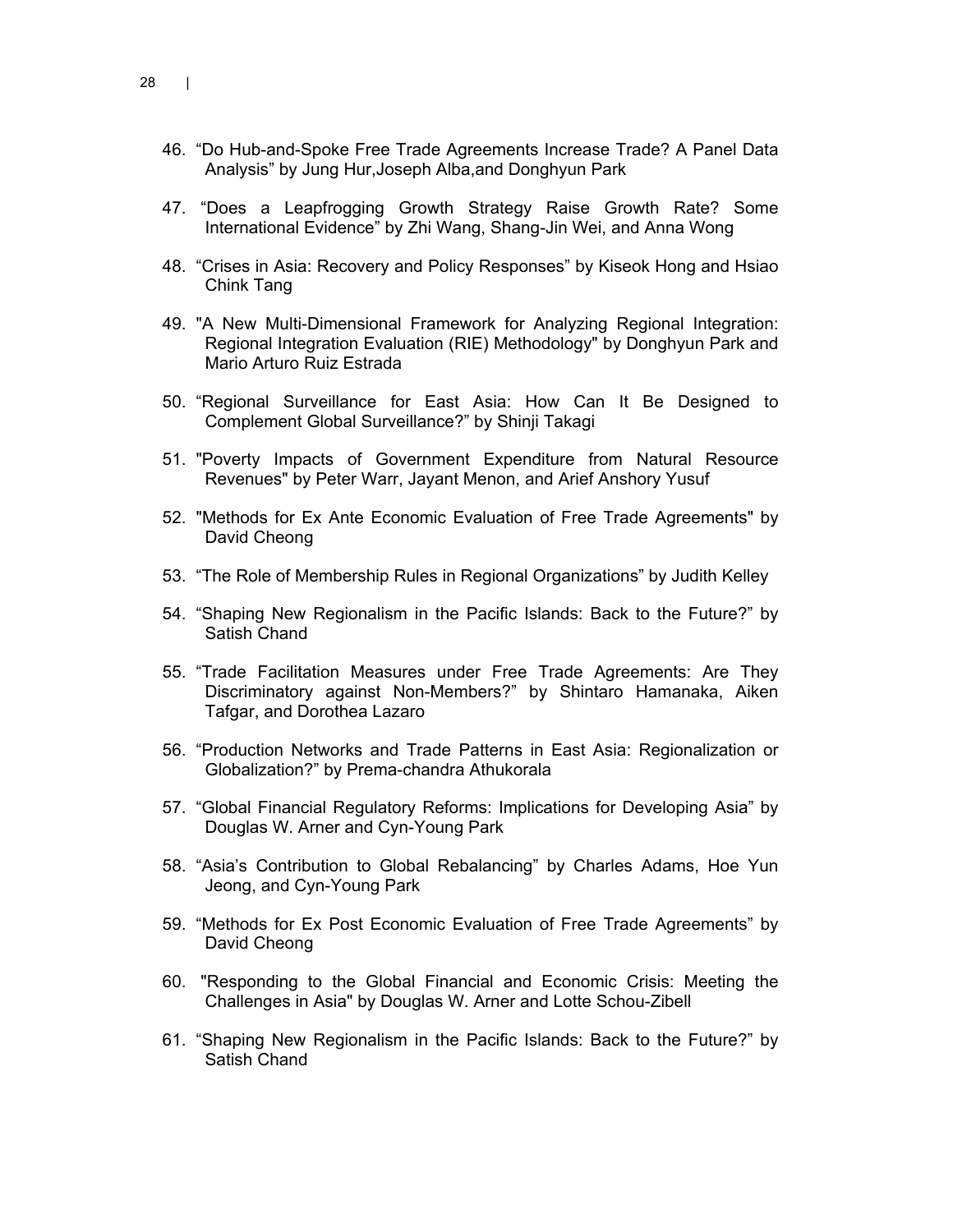- 62. "Organizing the Wider East Asia Region" by Christopher M. Dent
- 63. "Labour and Grassroots Civic Interests In Regional Institutions" by Helen E.S. Nesadurai
- 64. "Institutional Design of Regional Integration: Balancing Delegation and Representation" by Simon Hix
- 65. "Regional Judicial Institutions and Economic Cooperation: Lessons for Asia?" by Erik Voeten
- 66. "Evolving Asian Power Balances and Alternate Conceptions for Building Regional Institutions" by Yong Wang

\* These papers can be downloaded from: (ARIC) http://aric.adb.org/reipapers/ or (ADB) www.adb.org/publications/category.asp?id=2805